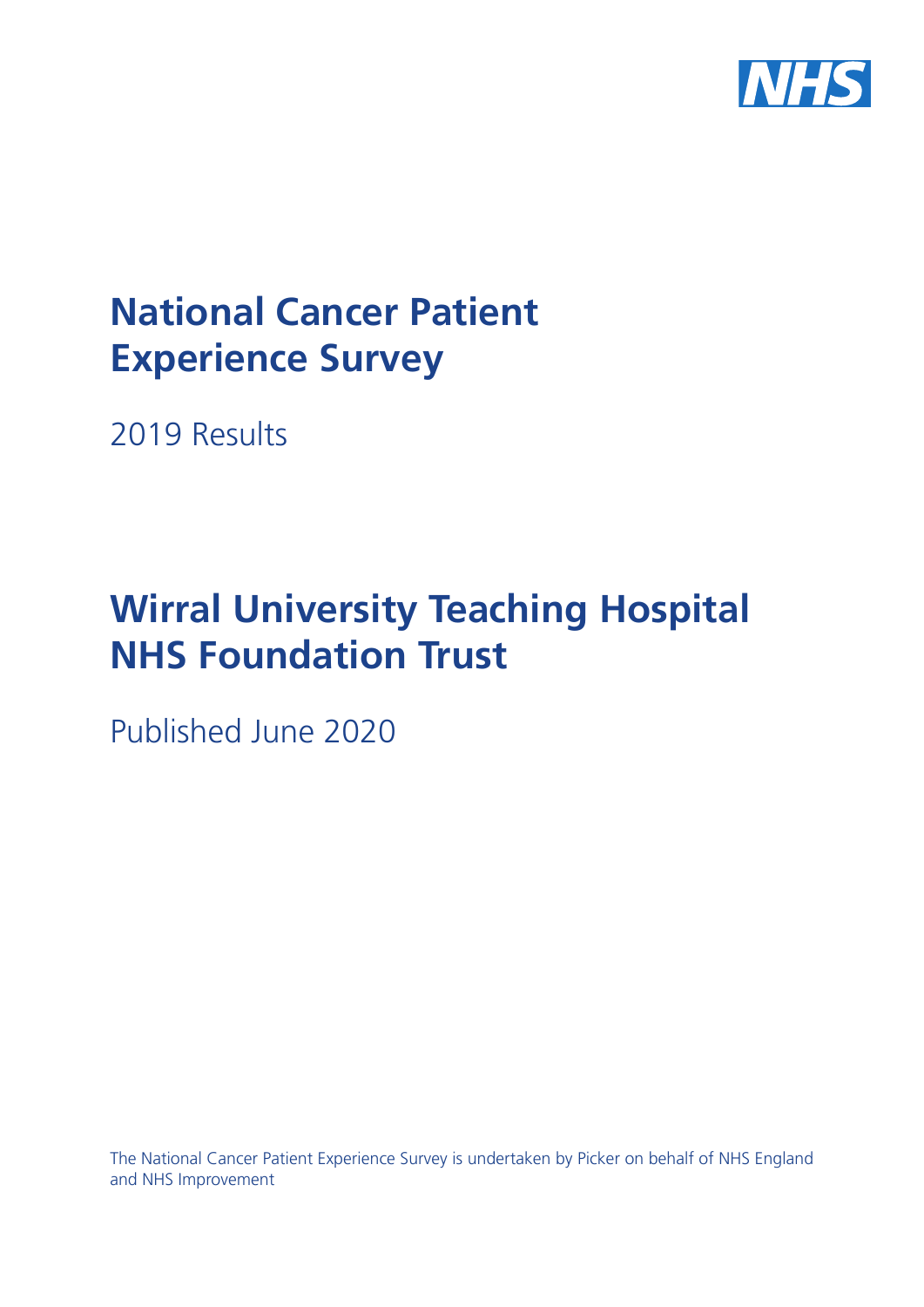# **Executive Summary** Case Mix Adjusted scores

#### **Cancer Dashboard Questions**

The following seven questions are included in phase 1 of the Cancer Dashboard developed by Public Health England and NHS England:

Q61. Patient's average rating of care scored from very poor to very good

| 0   | $\overline{2}$   | 3                                                             | 4 | 5 | 6 | 7 | 8   | $\mathsf{Q}$ | 10                                                                                            |
|-----|------------------|---------------------------------------------------------------|---|---|---|---|-----|--------------|-----------------------------------------------------------------------------------------------|
|     |                  |                                                               |   |   |   |   | 8.9 |              |                                                                                               |
|     |                  |                                                               |   |   |   |   |     |              | Q18. Patient definitely involved as much as they wanted in decisions about care and treatment |
|     |                  |                                                               |   |   |   |   |     |              | Q19. Patient given the name of a CNS who would support them through their treatment           |
| 84% |                  | Q20. Patient found it very or quite easy to contact their CNS |   |   |   |   |     |              |                                                                                               |
| 88% |                  |                                                               |   |   |   |   |     |              | Q39. Patient always felt they were treated with respect and dignity while in hospital         |
|     | leaving hospital |                                                               |   |   |   |   |     |              | Q41. Hospital staff told patient who to contact if worried about condition or treatment after |
| 52% | treatment        |                                                               |   |   |   |   |     |              | Q55. General practice staff definitely did everything they could to support patient during    |
|     |                  |                                                               |   |   |   |   |     |              |                                                                                               |

### **Questions Outside Expected Range**

|                                                                                               |            | Case Mix Adjusted Scores   |                            |                   |
|-----------------------------------------------------------------------------------------------|------------|----------------------------|----------------------------|-------------------|
|                                                                                               | 2019 Score | Lower<br>Expected<br>Range | Upper<br>Expected<br>Range | National<br>Score |
| Q49. Beforehand patient completely had all information needed about chemotherapy<br>treatment | 91%        | 77%                        | 91%                        | 84%               |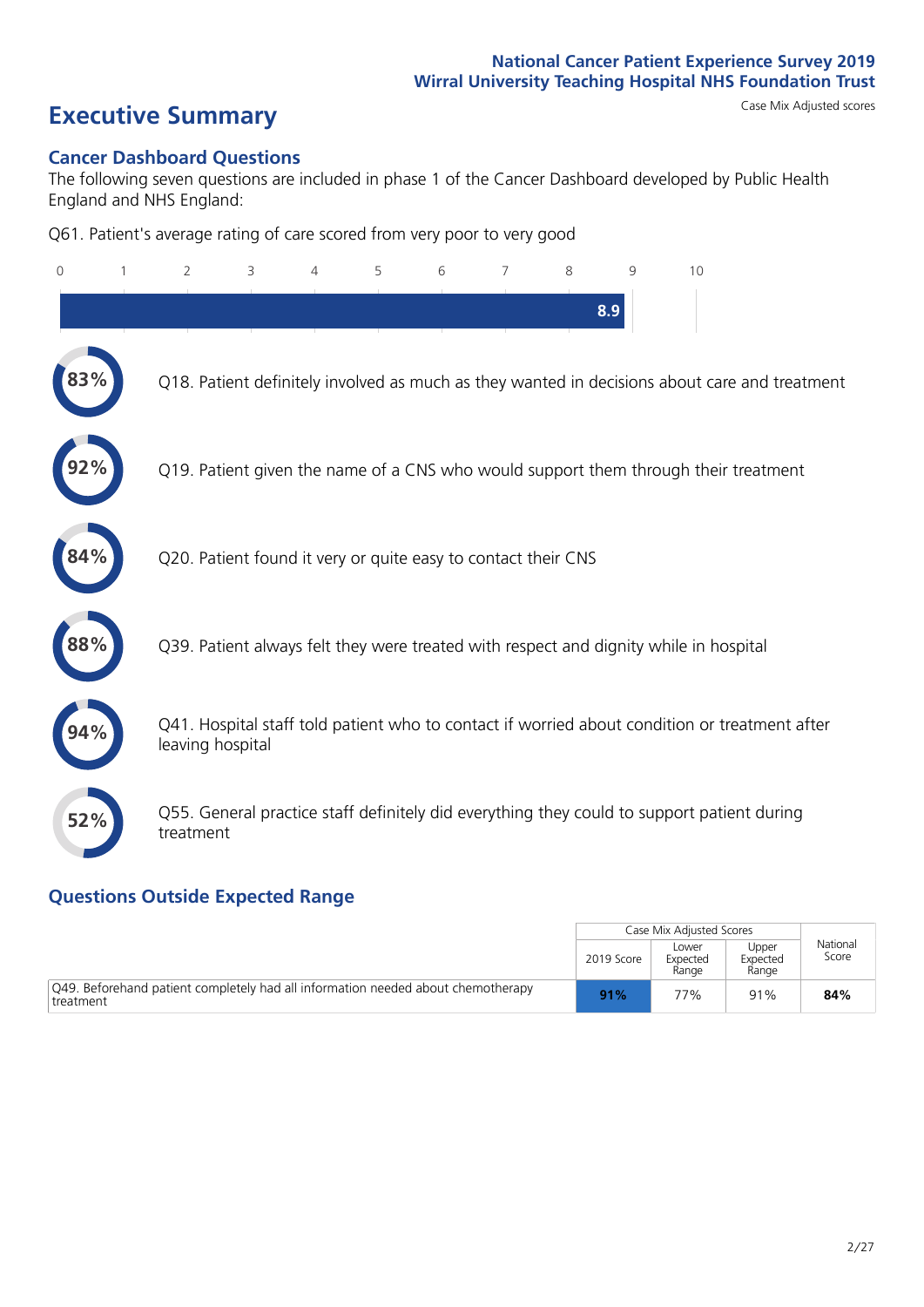# **Introduction**

The National Cancer Patient Experience Survey 2019 is the ninth iteration of the survey first undertaken in 2010. It has been designed to monitor national progress on cancer care; to provide information to drive local quality improvements; to assist commissioners and providers of cancer care; and to inform the work of the various charities and stakeholder groups supporting cancer patients.

The survey was overseen by a national Cancer Patient Experience Advisory Group. This Advisory Group set the principles and objectives of the survey programme and guided questionnaire development. The survey was commissioned and managed by NHS England. The survey provider, Picker, is responsible for designing, running and analysing the survey.

The 2019 survey involved 143 NHS Trusts. Out of 111,366 people, 67,858 people responded to the survey, yielding a response rate of 61%.

# **Methodology**

#### **Eligibility, eldwork and survey methods**

The sample for the survey included all adult (aged 16 and over) NHS patients, with a confirmed primary diagnosis of cancer, discharged from an NHS Trust after an inpatient episode or day case attendance for cancer related treatment in the months of April, May and June 2019. The fieldwork for the survey was undertaken between December 2019 and March 2020.

As in the previous four years, the survey used a mixed mode methodology. Questionnaires were sent by post, with two reminders where necessary, but also included an option to complete the questionnaire online. A Freephone helpline and email was available for respondents to opt out, ask questions about the survey, enable them to complete their questionnaire over the phone and provide access to a translation and interpreting facility for those whose first language was not English.

#### **Case-mix adjustment**

Both unadjusted and adjusted scores are presented in this report. Case-mix adjusted scores allows us to account for the impact that differing patient populations might have on results. By using the case-mix adjusted estimates we can obtain a greater understanding of how a Trust is performing given their patient population. The factors taken into account in this case-mix adjustment are gender, age, ethnic group, deprivation, and tumour group.

#### **Scoring methodology**

Fifty-two questions from the questionnaire are scored as these questions relate directly to patient experience. For all but one question (Q61), scores are presented as the percentage of positive responses out of all scored responses. For Q61, respondents rate their overall care on a scale of 0 to 10, of which the average was calculated for this question's presented score. The percentages in this report have been rounded to the nearest percentage point. Therefore, in some cases the figures do not appear to add up to 100%.

#### **Statistical significance**

In the reporting of 2019 results, appropriate statistical tests have been undertaken to identify unadjusted scores for which the change over time is 'statistically significant'. Thirty-seven scored questions in 2019 have been compared with those of 2018 and a statistically significant change between the two years has been reported where identified.

For the scored questions that are comparable beyond 2018, statistically significant change over the five years has also been reported where identified. A statistically significant difference means that the change in the result is very unlikely to have occurred by sampling variation.

#### **Suppression**

#### **Question-level suppression**

For scores where the base size per question is  $<$ 21, the score will be suppressed and replaced with an asterisk (\*). The base size will include neutral response options.

#### **Double suppression**

If any group within a particular sub-group breakdown (such as the tumour group breakdown) has <21 responses, then the figure for this particular group is suppressed and replaced with an asterisk (\*). If there is only one group within the sub-group breakdown that has <21 respondents, and is therefore suppressed, the group with the next lowest number of respondents is also supressed and replaced with an asterisk (\*) (regardless if it is greater than or less than 21).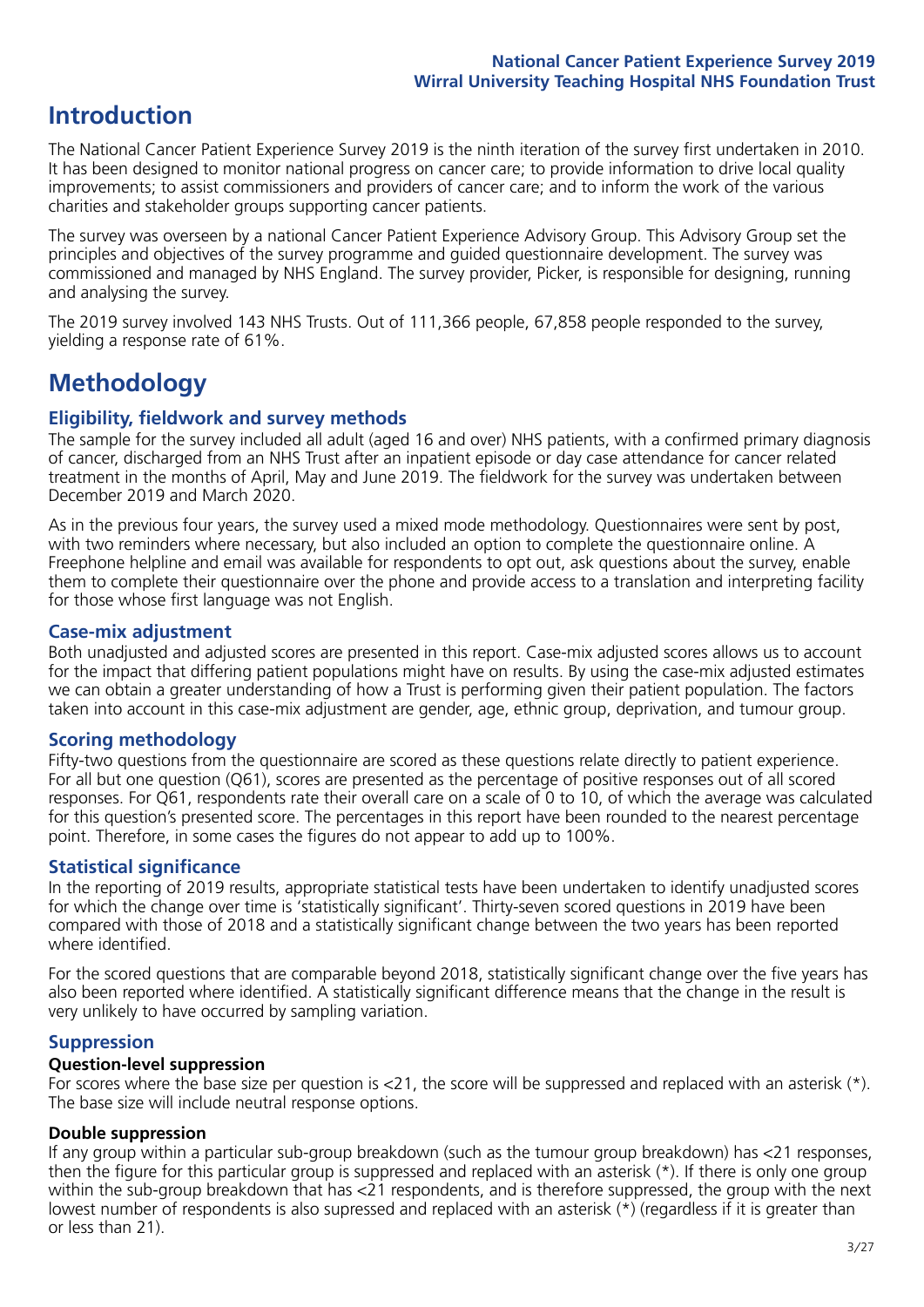# **Understanding the results**

This report shows how this Trust scored for each question in the survey, compared with national results and previous year's results. It is aimed at helping individual Trusts to understand their performance and identify areas for local improvement. Below is a description of the type of results presented within this report and how to understand them.

#### **Expected range charts**

The expected range charts in this report show a bar with the lowest and highest score received for each question nationally. Within this bar, an expected range is given (in grey) and a black diamond represents the actual score for this Trust.

Trusts whose score is above the upper limit of the expected range (in the dark blue) are positive outliers, with a score statistically significantly higher than the national mean. This indicates that the Trust performs better than what Trusts of the same size and demographics are expected to perform. The opposite is true if the score is below the lower limit of the expected range (in the light blue); these are negative outliers. For scores within the expected range (in the grey), the score is what we would expect given the Trust's size and demographics.

#### **Comparability tables**

The comparability tables show the 2018 and 2019 unadjusted scores for this Trust for each scored question. If there is a significant change from 2018 and 2019 or overall from 2015 to 2019, an arrow will be presented for the direction of change. The adjusted 2019 score will also be presented for each scored question along with the lower and upper expected range and national score. Scores above the upper limit of the expected range will be highlighted dark blue, scores below the lower limit of the expected range will be highlighted light blue, and scores within the lower and upper limit of the expected ranges will be highlighted grey.

#### **Tumour type tables**

The tumour type tables show the unadjusted scores for each scored question for each of the 13 tumour groups. The national score for that tumour group is also shown. Unadjusted scores for the same tumour type across different Trusts may not be comparable, as they do not account for the impact that differing patient populations might have on results. Central nervous system is abbreviated as 'CNS' and lower gastrointestinal tract is abbreviated as 'LGT' throughout this report.

#### **Year on year charts**

The year on year charts show five columns representing the unadjusted scores of the last five years (2015, 2016, 2017, 2018 and 2019) for each scored question.

#### **Notes on specific questions**

Following the development phase of the 2019 survey, several changes were made to the questionnaire. Six scored questions were amended (Q5, Q18, Q30, Q35, Q56 and Q60) and one non-scored question (Q29) was amended that impacted the comparability of questions Q30 to Q41. Of all questions changed or impacted by change, only Q60 is presented with historical comparisons; though the results should be interpreted with caution.

#### **Unadjusted data and case-mix adjusted data**

Unadjusted data should be used to see the actual responses from patients relating to the Trust. Case-mix adjusted data, together with expected ranges, should be used to understand whether the results are significantly higher or lower than national results taking account of the patient mix.

### **Further information**

This research was carried out in accordance with the international standard for organisations conducting social research (accreditation to ISO20252:2012; certificate number GB08/74322). The 2019 survey data has been produced and published in line with the Code of Practice for Official Statistics.

For more information on the methodology, please see the Technical Document. It can be viewed along with the 2019 questionnaire and survey quidance on the website at [www.ncpes.co.uk](https://www.ncpes.co.uk/supporting-documents). For all other outputs at National, Trust, CCG and Cancer Alliance level, please see the PDF reports, Excel tables and dashboards at [www.ncpes.co.uk.](https://www.ncpes.co.uk/current-results)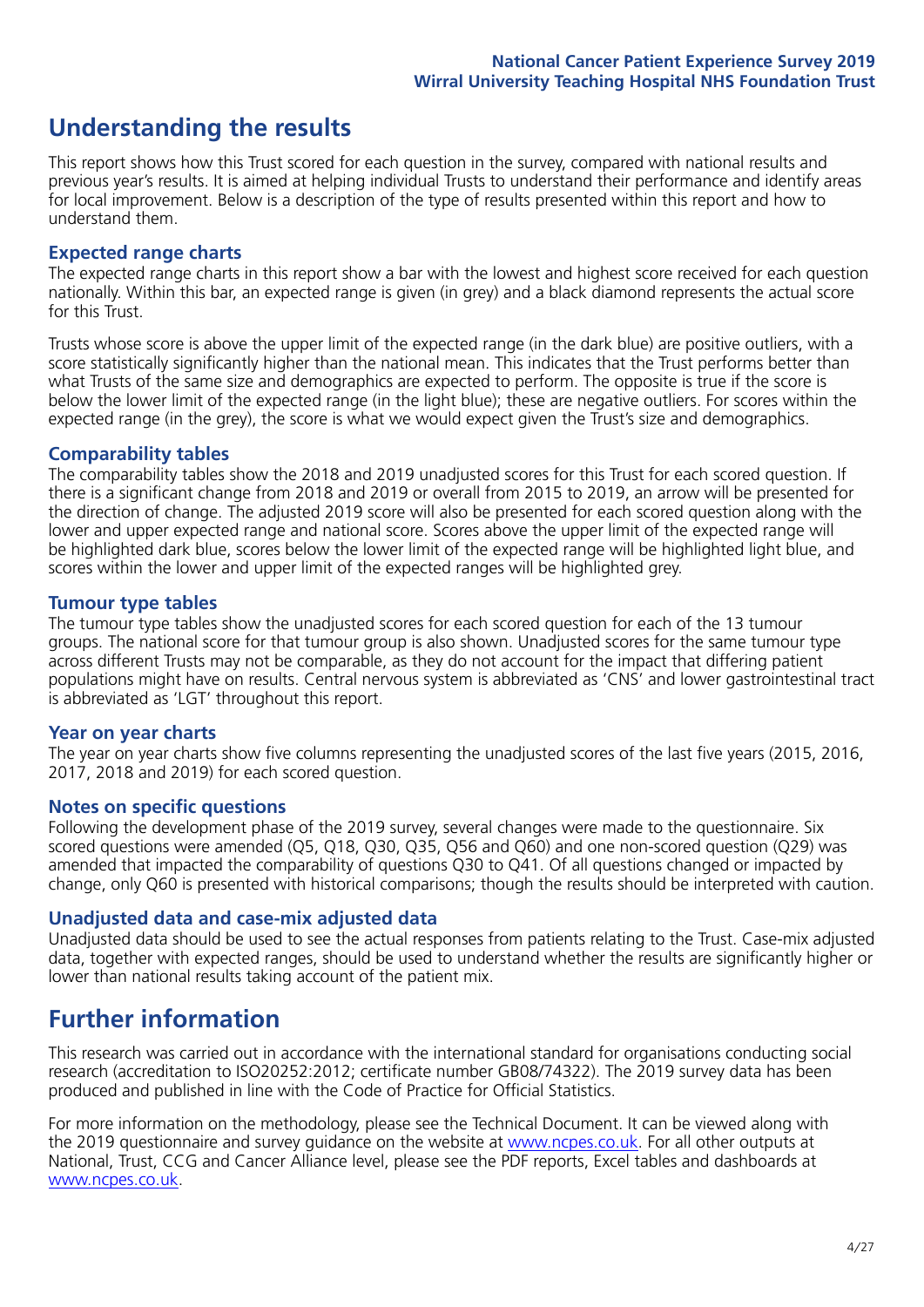### **Response Rate**

#### **Overall Response Rate**

337 patients responded out of a total of 551 patients, resulting in a response rate of 61%.

|          | Sample Size | Adjusted<br>Sample | Completed | Response Rate |
|----------|-------------|--------------------|-----------|---------------|
| Trust    | 573         | 551                | 337       | 61%           |
| National | 119.855     | 111.366            | 67.858    | 61%           |

#### **Respondents by Survey Type**

|                            | Number of<br>Respondents |
|----------------------------|--------------------------|
| Online                     | 27                       |
| Paper                      | 310                      |
| Phone                      |                          |
| <b>Translation Service</b> |                          |

#### **Respondents by Tumour Group**

|                      | Number of<br>Respondents |
|----------------------|--------------------------|
| <b>Brain / CNS</b>   | ∩                        |
| <b>Breast</b>        | 48                       |
| Colorectal / LGT     | 37                       |
| Gynaecological       | 6                        |
| Haematological       | 66                       |
| <b>Head and Neck</b> | 3                        |
| Lung                 | 7                        |
| Prostate             | 82                       |
| Sarcoma              | 1                        |
| Skin                 | 7                        |
| <b>Upper Gastro</b>  | 7                        |
| Urological           | 60                       |
| Other                | 13                       |

#### **Respondents by Age and Gender**

Respondents year of birth has been used to determine age. This information has been amalgamated into 8 age bands. The age and gender distribution for the Trust was as follows:

|        | Age 16-24 | Age 25-34 | Age 35-44 | Age 45-54 | Age 55-64 | Age 65-74 | Age 75-84 | Age 85+ | Total |
|--------|-----------|-----------|-----------|-----------|-----------|-----------|-----------|---------|-------|
| Male   |           |           |           |           | 37        | 86        | 48        | 13      | 191   |
| Female |           |           |           | 19        | 28        | 52        | 30        | 13      | 146   |
| Total  |           |           | 4         | 25        | 65        | 138       | 78        | 26      | 337   |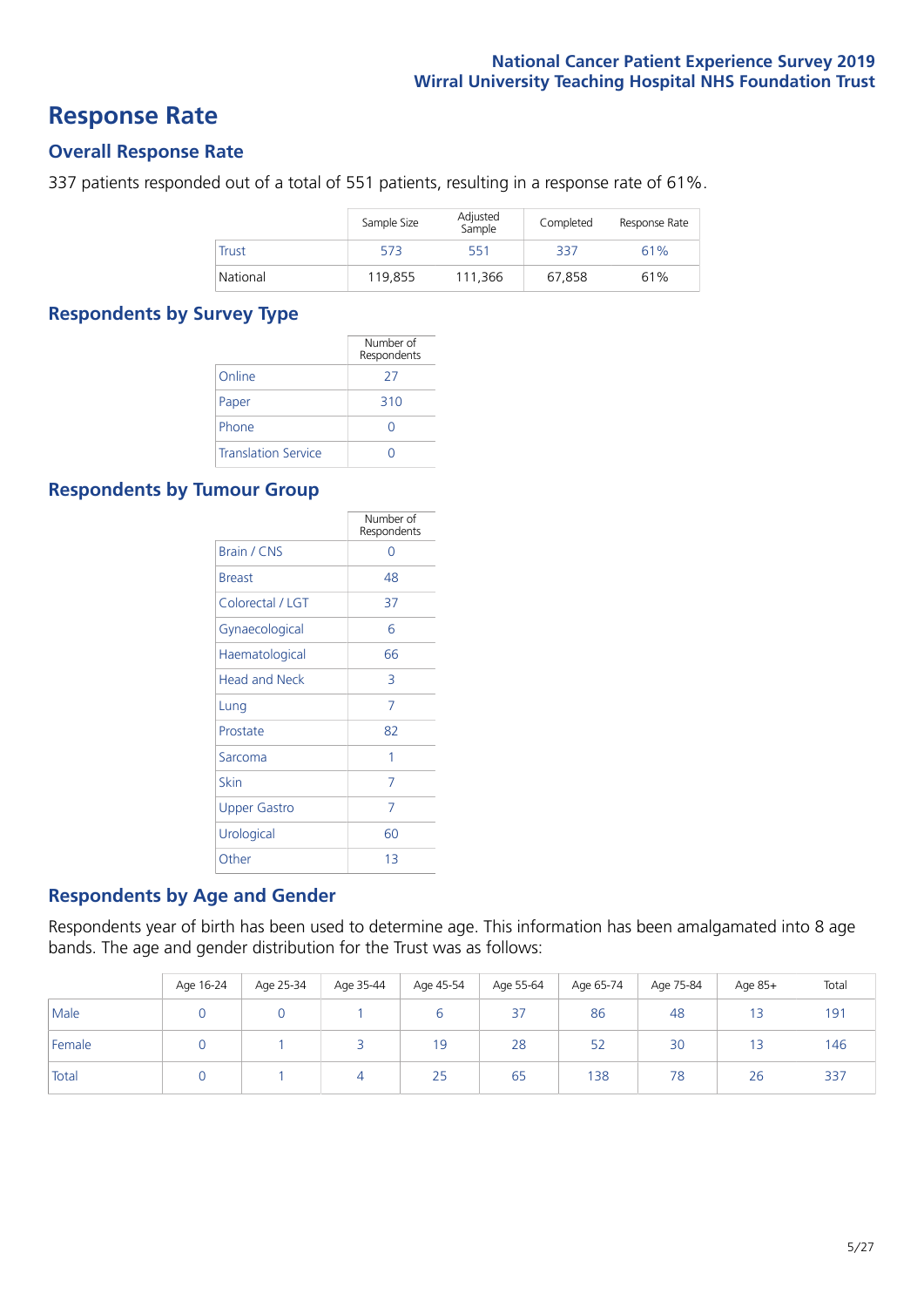# **Expected Range Charts**

| Lower Expected Range<br>Average                                                                                                                                                                                                                                                                                                                                                                                                                                                                                             |       |     | Upper Expected Range |     |     |     |            |            | Case Mix Adjusted Score         |                        |      |
|-----------------------------------------------------------------------------------------------------------------------------------------------------------------------------------------------------------------------------------------------------------------------------------------------------------------------------------------------------------------------------------------------------------------------------------------------------------------------------------------------------------------------------|-------|-----|----------------------|-----|-----|-----|------------|------------|---------------------------------|------------------------|------|
| <b>SEEING YOUR GP</b><br>Q1. Saw GP once or twice before being told they needed to go to<br>hospital<br>Q2. Patient thought they were seen as soon as necessary                                                                                                                                                                                                                                                                                                                                                             | $0\%$ | 10% | 20%                  | 30% | 40% | 50% | 60%        | 70%        | 80%<br>83%<br>84%               | 90% 100%               |      |
| <b>DIAGNOSTIC TESTS</b><br>Q5. Received all the information needed about the test<br>Q6. The length of time waiting for the test to be done was about<br>right<br>Q7. Test results explained in completely understandable way                                                                                                                                                                                                                                                                                               | 0%    | 10% | 20%                  | 30% | 40% | 50% | 60%        | 70%        | 80%<br>81%                      | 90% 100%<br>95%<br>89% |      |
| <b>FINDING OUT WHAT WAS WRONG WITH YOU</b><br>Q10. Patient told they could bring a family member or friend when<br>first told they had cancer<br>Q11. Patient felt they were told sensitively that they had cancer<br>Q12. Patient completely understood the explanation of what was<br>wrong<br>Q13. Patient given easy to understand written information about<br>the type of cancer they had                                                                                                                             | 0%    | 10% | 20%                  | 30% | 40% | 50% | 60%        | 70%        | 80%<br>79%<br>86%<br>78%<br>75% | 90%                    | 100% |
| <b>DECIDING THE BEST TREATMENT FOR YOU</b><br>Q14. Patient felt that treatment options were completely explained<br>Q15. Patient felt possible side effects were definitely explained in<br>an understandable way<br>Q16. Patient definitely given practical advice and support in dealing<br>with side effects of treatment<br>Q17. Patient definitely told about side effects that could affect<br>them in the future<br>Q18. Patient definitely involved as much as they wanted in<br>decisions about care and treatment | 0%    | 10% | 20%                  | 30% | 40% | 50% | 60%<br>58% | 70%<br>70% | 80%<br>76%<br>83%               | 90% 100%<br>87%        |      |
| <b>CLINICAL NURSE SPECIALIST (CNS)</b><br>Q19. Patient given the name of a CNS who would support them<br>through their treatment<br>Q20. Patient found it very or quite easy to contact their CNS<br>Q21. Patient got understandable answers to important questions<br>all or most of the time                                                                                                                                                                                                                              | 0%    | 10% | 20%                  | 30% | 40% | 50% | 60%        | 70%        | 80%<br>84%                      | 90% 100%<br>92%<br>89% |      |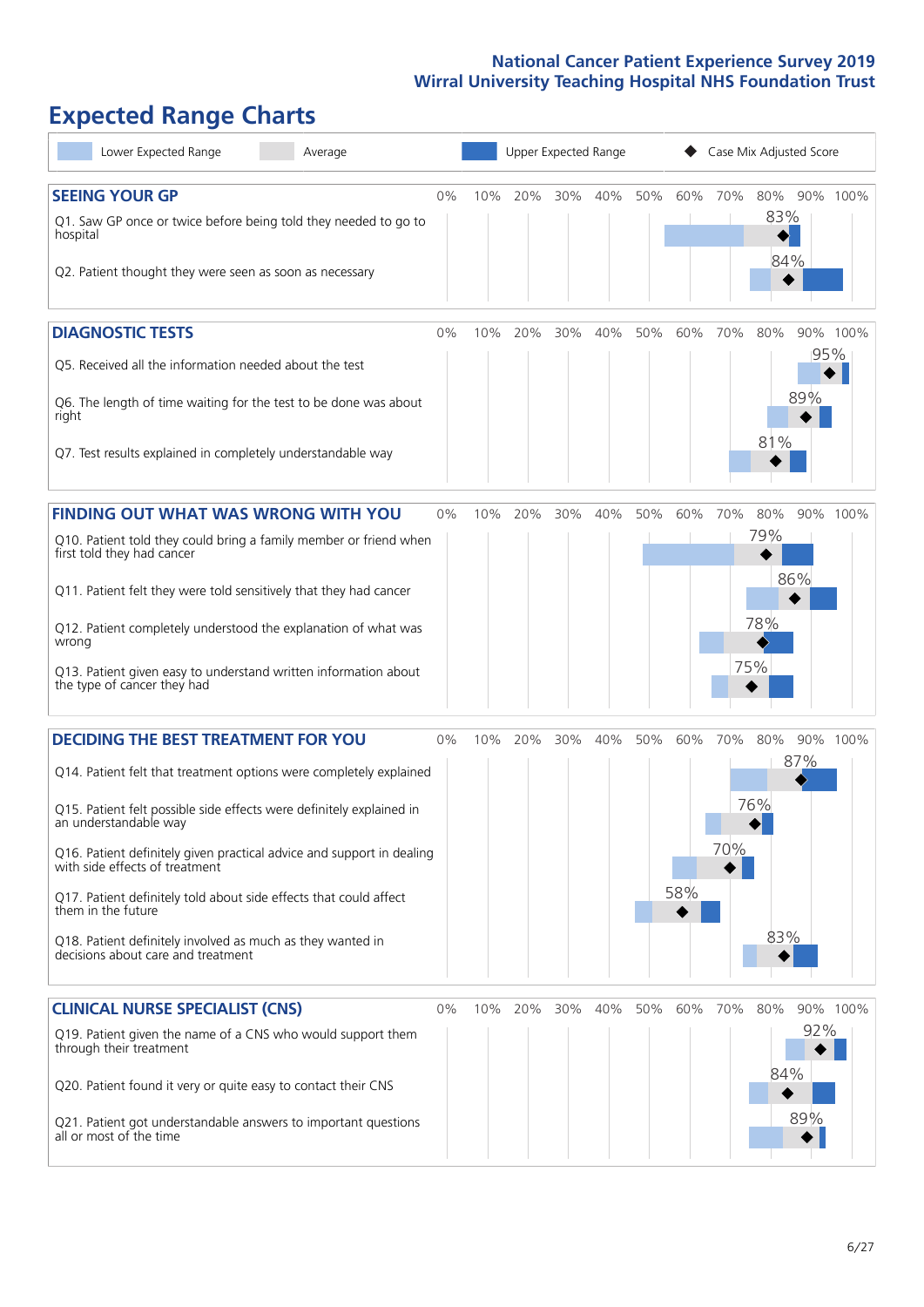# **Expected Range Charts**

| Lower Expected Range<br>Average                                                                                                      |     |     | Upper Expected Range |     |     |     |     | Case Mix Adjusted Score |     |          |
|--------------------------------------------------------------------------------------------------------------------------------------|-----|-----|----------------------|-----|-----|-----|-----|-------------------------|-----|----------|
| <b>SUPPORT FOR PEOPLE WITH CANCER</b><br>0%<br>Q22. Hospital staff gave information about support or self-help                       | 10% | 20% | 30%                  | 40% | 50% | 60% | 70% | 80%                     | 91% | 90% 100% |
| groups for people with cancer<br>Q23. Hospital staff discussed or gave information about the impact                                  |     |     |                      |     |     |     |     | 82%                     |     |          |
| cancer could have on day to day activities<br>Q24. Hospital staff gave information on getting financial help or<br>possible benefits |     |     |                      |     |     | 61% |     |                         |     |          |
| Q25. Hospital staff told patient they could get free prescriptions                                                                   |     |     |                      |     |     |     |     | 82%                     |     |          |
| <b>OPERATIONS</b><br>0%                                                                                                              | 10% | 20% | 30%                  | 40% | 50% | 60% | 70% | 80%                     |     | 90% 100% |
| Q27. Beforehand, patient had all the information needed about the<br>operation                                                       |     |     |                      |     |     |     |     |                         |     | 96%      |
| Q28. Afterwards, staff completely explained how operation had<br>gone in understandable way                                          |     |     |                      |     |     |     |     | 84%                     |     |          |
| <b>HOSPITAL CARE AS AN INPATIENT</b><br>0%                                                                                           | 10% | 20% | 30%                  | 40% | 50% | 60% | 70% | 80%                     |     | 90% 100% |
| Q30. Hospital staff didn't talk in front of patient as if patient wasn't<br>there                                                    |     |     |                      |     |     |     |     |                         | 88% |          |
| Q31. Patient had confidence and trust in all doctors treating them                                                                   |     |     |                      |     |     |     |     | 85%                     |     |          |
| Q32. Patient's family or someone close definitely felt able to talk to<br>a doctor                                                   |     |     |                      |     |     |     | 67% |                         |     |          |
| Q33. Patient had confidence and trust in all the ward nurses<br>treating them                                                        |     |     |                      |     |     |     |     | 80%                     |     |          |
| Q34. Patient thought there were always or nearly always enough<br>nurses on duty to care for them                                    |     |     |                      |     |     |     | 70% |                         |     |          |
| Q35. All hospital staff asked patient what name they prefer to be<br>called by                                                       |     |     |                      |     |     |     |     | 77%                     |     |          |
| Q36. Patient always given enough privacy when discussing<br>condition or treatment                                                   |     |     |                      |     |     |     |     |                         | 89% |          |
| Q37. Patient definitely found hospital staff to discuss worries or<br>fears during their inpatient visit                             |     |     |                      |     |     | 56% |     |                         |     |          |
| Q38. Hospital staff definitely did everything they could to help<br>control pain                                                     |     |     |                      |     |     |     |     | 78%                     |     |          |
| Q39. Patient always felt they were treated with respect and dignity<br>while in hospital                                             |     |     |                      |     |     |     |     |                         | 88% |          |
| Q40. Patient given clear written information about what should or<br>should not do after leaving hospital                            |     |     |                      |     |     |     |     | 85%                     |     |          |
| Q41. Hospital staff told patient who to contact if worried about<br>condition or treatment after leaving hospital                    |     |     |                      |     |     |     |     |                         | 94% |          |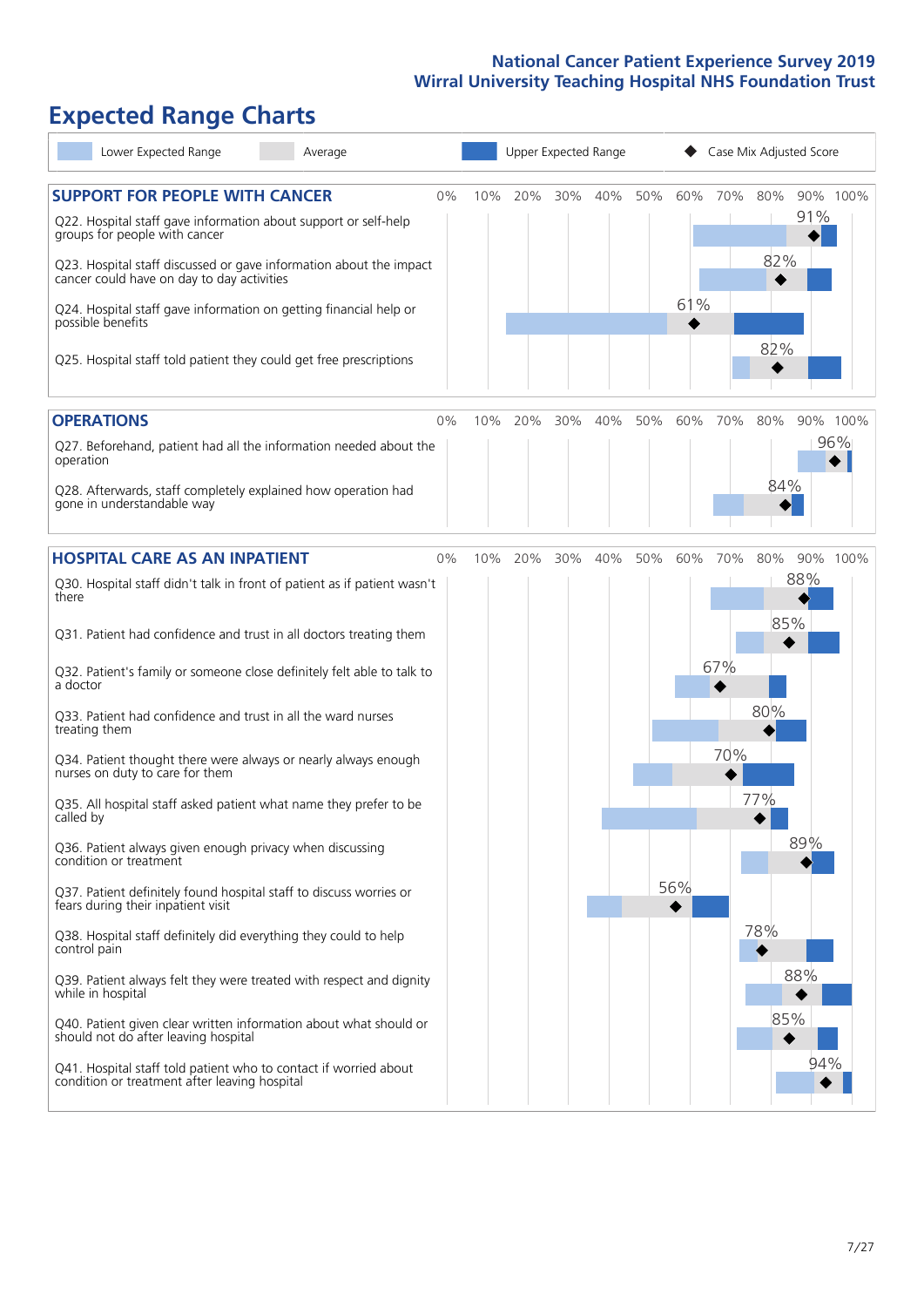# **Expected Range Charts**

| Lower Expected Range<br>Average                                                                                                                                                                                                                                                                                                                                                                                                                                                                                                                                                                                                                                                                        |                |     |                |     | Upper Expected Range |            |                   | Case Mix Adjusted Score  |     |                               |                 |
|--------------------------------------------------------------------------------------------------------------------------------------------------------------------------------------------------------------------------------------------------------------------------------------------------------------------------------------------------------------------------------------------------------------------------------------------------------------------------------------------------------------------------------------------------------------------------------------------------------------------------------------------------------------------------------------------------------|----------------|-----|----------------|-----|----------------------|------------|-------------------|--------------------------|-----|-------------------------------|-----------------|
| <b>HOSPITAL CARE AS A DAY PATIENT / OUTPATIENT 0%</b><br>Q43. Patient definitely found hospital staff to discuss worries or<br>fears during their outpatient or day case visit<br>Q44. Cancer doctor had the right documents at patient's last<br>outpatient appointment<br>Q46. Beforehand patient completely had all information needed<br>about radiotherapy treatment<br>Q47. Patient completely given understandable information about<br>whether radiotherapy was working<br>Q49. Beforehand patient completely had all information needed<br>about chemotherapy treatment<br>Q50. Patient given enough information about whether<br>chemotherapy was working in a completely understandable way |                | 10% | 20%            | 30% | 40%                  | 50%        | 60%               | 70%<br>71%<br>69%<br>68% | 80% | 92%<br>$\blacklozenge$<br>91% | 90% 100%<br>96% |
| <b>HOME CARE AND SUPPORT</b><br>Q51. Hospital staff definitely gave family or someone close all the<br>information needed to help care at home<br>Q52. Patient definitely given enough support from health or social<br>services during treatment<br>Q53. Patient definitely given enough support from health or social<br>services after treatment                                                                                                                                                                                                                                                                                                                                                    | 0%             | 10% | 20%            | 30% | 40%                  | 50%<br>53% | 60%<br>62%<br>57% | 70%                      | 80% |                               | 90% 100%        |
| <b>CARE FROM YOUR GENERAL PRACTICE</b><br>Q54. GP given enough information about patient's condition and<br>treatment<br>Q55. General practice staff definitely did everything they could to<br>support patient during treatment                                                                                                                                                                                                                                                                                                                                                                                                                                                                       | 0%             | 10% | 20%            | 30% | 40%                  | 50%<br>52% | 60%               | 70%                      | 80% | 94%                           | 90% 100%        |
| <b>YOUR OVERALL NHS CARE</b><br>Q56. Different people treating and caring for patient always work<br>well together to give best possible care<br>Q57. Patient given a care plan<br>Q58. Overall the administration of care was good or very good<br>Q59. Patient felt length of time for attending clinics and<br>appointments for cancer was about right<br>Q60. Someone discussed with patient whether they would like to<br>take part in cancer research                                                                                                                                                                                                                                            | $0\%$          | 10% | 20%<br>22%     | 30% | 40%<br>39%           | 50%        | 60%               | 70%<br>72%<br>68%        | 80% | 90%                           | 90% 100%        |
| Q61. Patient's average rating of care scored from very poor to very<br>good                                                                                                                                                                                                                                                                                                                                                                                                                                                                                                                                                                                                                            | $\overline{0}$ | 1   | $\overline{2}$ | 3   | 4                    | 5          | 6                 |                          | 8   | 9<br>8.9                      | 10              |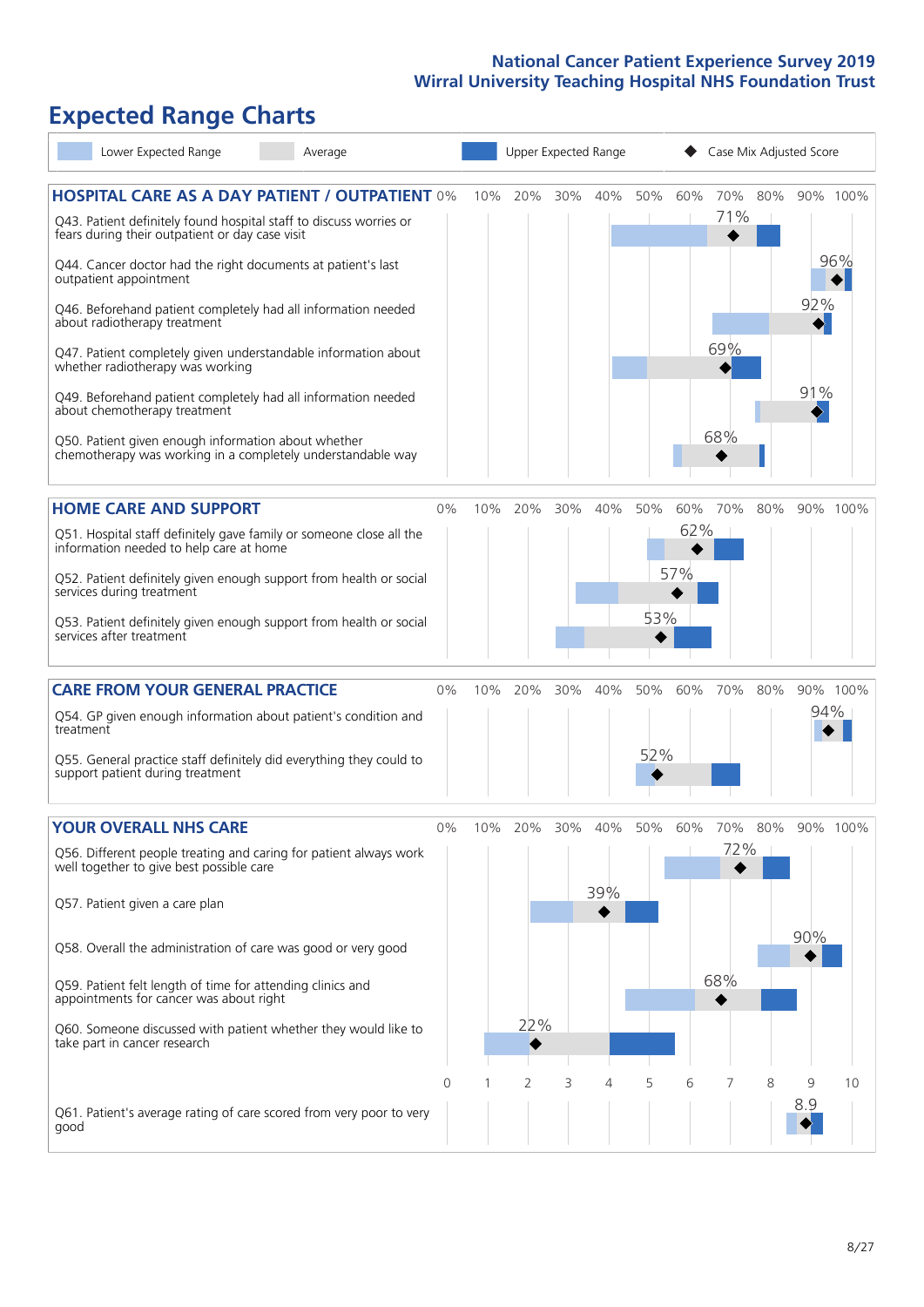# **Comparability Tables**

\* Indicates where a score has been suppressed because there are less than 21 responses.

\*\* No score available for 2018.

 $\triangle$  or  $\nabla$ Change 2018-2019: Indicates where 2019 score is significantly higher or lower than 2018 score Change Overall: Indicates significant change overall (2015, 2016, 2017, 2018 and 2019).

Adjusted Score below Lower Expected Range Adjusted Score between Upper and Lower Expected Ranges Adjusted Score above Upper Expected Range

|                                                                             | Case Mix Adjusted Scores<br>Unadjusted Scores |               |           |               |                  |                                                 |               |                |                                     |                   |  |
|-----------------------------------------------------------------------------|-----------------------------------------------|---------------|-----------|---------------|------------------|-------------------------------------------------|---------------|----------------|-------------------------------------|-------------------|--|
|                                                                             | 2018<br>n                                     | 2018<br>Score | 2019<br>n | 2019<br>Score | $2018 -$<br>2019 | $\sqrt{C}$ Trange   Change   $\cdot$<br>Overall | 2019<br>Score | Lower<br>Range | Upper<br>Expected Expected<br>Range | National<br>Score |  |
| <b>SEEING YOUR GP</b>                                                       |                                               |               |           |               |                  |                                                 |               |                |                                     |                   |  |
| Q1. Saw GP once or twice before being told they needed to go<br>to hospital | 262                                           | 79%           | 209       | 83%           |                  |                                                 | 83%           | 73%            | 84%                                 | 79%               |  |
| Q2. Patient thought they were seen as soon as necessary                     | 332                                           | 84%           | 313       | 86%           |                  |                                                 | 84%           | 80%            | 88%                                 | 84%               |  |
| <b>DIAGNOSTIC TESTS</b>                                                     |                                               |               |           |               |                  |                                                 |               |                |                                     |                   |  |

| O5. Received all the information needed about the test                    | $***$ | **  | 261 | 95% | 95% | 92% | 98% | 95% |
|---------------------------------------------------------------------------|-------|-----|-----|-----|-----|-----|-----|-----|
| Q6. The length of time waiting for the test to be done was<br>about right | 292   | 83% | 267 | 89% | 89% | 84% | 92% | 88% |
| Q7. Test results explained in completely understandable way               | 291   | 78% | 269 | 82% | 81% | 75% | 85% | 80% |

| <b>FINDING OUT WHAT WAS WRONG WITH YOU</b>                                                      |     |     |     |     |  |     |     |     |     |
|-------------------------------------------------------------------------------------------------|-----|-----|-----|-----|--|-----|-----|-----|-----|
| Q10. Patient told they could bring a family member or friend<br>when first told they had cancer | 304 | 77% | 296 | 79% |  | 79% | 71% | 83% | 77% |
| Q11. Patient felt they were told sensitively that they had cancer                               | 331 | 84% | 315 | 86% |  | 86% | 82% | 90% | 86% |
| Q12. Patient completely understood the explanation of what<br>was wrong                         | 332 | 72% | 313 | 79% |  | 78% | 68% | 78% | 73% |
| Q13. Patient given easy to understand written information<br>about the type of cancer they had  | 300 | 76% | 281 | 78% |  | 75% | 69% | 80% | 74% |

| <b>DECIDING THE BEST TREATMENT FOR YOU</b>                                                              |      |     |     |     |     |     |     |     |
|---------------------------------------------------------------------------------------------------------|------|-----|-----|-----|-----|-----|-----|-----|
| Q14. Patient felt that treatment options were completely<br>explained                                   | 288  | 81% | 284 | 88% | 87% | 79% | 88% | 83% |
| Q15. Patient felt possible side effects were definitely explained<br>in an understandable way           | 319  | 74% | 289 | 76% | 76% | 68% | 78% | 73% |
| Q16. Patient definitely given practical advice and support in<br>dealing with side effects of treatment | 321  | 67% | 290 | 69% | 70% | 62% | 73% | 67% |
| Q17. Patient definitely told about side effects that could affect<br>them in the future                 | 293  | 57% | 263 | 59% | 58% | 51% | 63% | 57% |
| Q18. Patient definitely involved as much as they wanted in<br>decisions about care and treatment        | $**$ | **  | 302 | 84% | 83% | 76% | 86% | 81% |

| <b>CLINICAL NURSE SPECIALIST (CNS)</b>                                                    |     |     |     |     |  |     |     |     |     |
|-------------------------------------------------------------------------------------------|-----|-----|-----|-----|--|-----|-----|-----|-----|
| Q19. Patient given the name of a CNS who would support them<br>through their treatment    | 319 | 94% | 293 | 91% |  | 92% | 88% | 96% | 92% |
| Q20. Patient found it very or quite easy to contact their CNS                             | 259 | 86% | 229 | 84% |  | 84% | 79% | 90% | 85% |
| Q21. Patient got understandable answers to important<br>questions all or most of the time | 242 | 86% | 206 | 89% |  | 89% | 83% | 92% | 87% |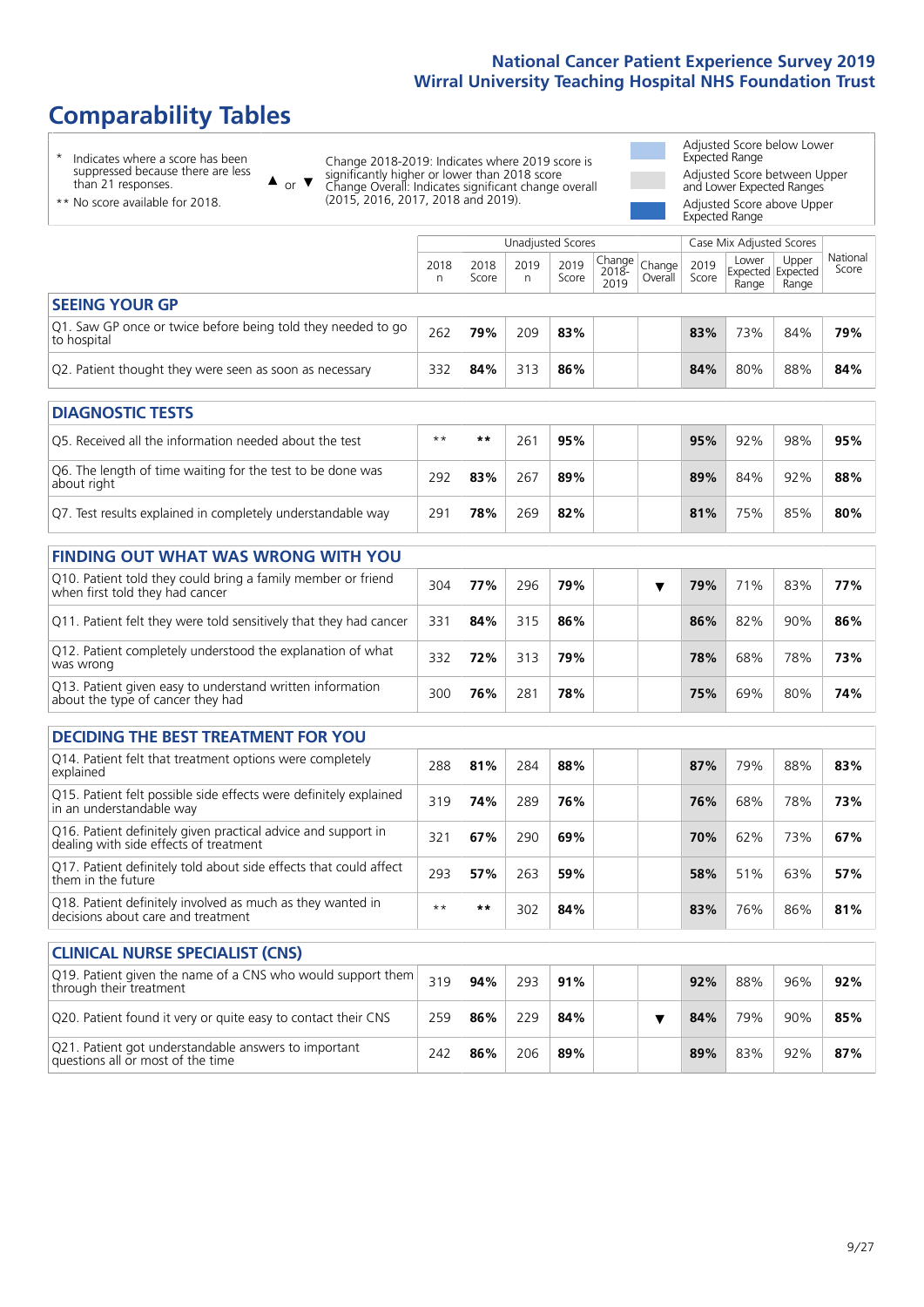# **Comparability Tables**

\* Indicates where a score has been suppressed because there are less than 21 responses.

\*\* No score available for 2018.

 $\triangle$  or  $\nabla$ 

Change 2018-2019: Indicates where 2019 score is significantly higher or lower than 2018 score Change Overall: Indicates significant change overall (2015, 2016, 2017, 2018 and 2019).

Adjusted Score below Lower Expected Range Adjusted Score between Upper and Lower Expected Ranges Adjusted Score above Upper Expected Range

|                                                                                                                   |              |               | <b>Unadjusted Scores</b> |               |                         |                   |               | Case Mix Adjusted Scores            |                |                   |
|-------------------------------------------------------------------------------------------------------------------|--------------|---------------|--------------------------|---------------|-------------------------|-------------------|---------------|-------------------------------------|----------------|-------------------|
|                                                                                                                   | 2018<br>n    | 2018<br>Score | 2019<br>n.               | 2019<br>Score | Change<br>2018-<br>2019 | Change<br>Overall | 2019<br>Score | Lower<br>Expected Expected<br>Range | Upper<br>Range | National<br>Score |
| <b>SUPPORT FOR PEOPLE WITH CANCER</b>                                                                             |              |               |                          |               |                         |                   |               |                                     |                |                   |
| Q22. Hospital staff gave information about support or self-help<br>groups for people with cancer                  | 260          | 87%           | 255                      | 90%           |                         |                   | 91%           | 84%                                 | 92%            | 88%               |
| Q23. Hospital staff discussed or gave information about the<br>impact cancer could have on day to day activities  | 225          | 85%           | 201                      | 83%           |                         |                   | 82%           | 79%                                 | 89%            | 84%               |
| Q24. Hospital staff gave information on getting financial help or<br>possible benefits                            | 173          | 55%           | 161                      | 57%           |                         |                   | 61%           | 54%                                 | 71%            | 63%               |
| Q25. Hospital staff told patient they could get free prescriptions                                                | 115          | 83%           | 115                      | 80%           |                         |                   | 82%           | 75%                                 | 89%            | 82%               |
| <b>OPERATIONS</b>                                                                                                 |              |               |                          |               |                         |                   |               |                                     |                |                   |
| Q27. Beforehand, patient had all the information needed about<br>the operation                                    | 174          | 96%           | 187                      | 96%           |                         |                   | 96%           | 93%                                 | 99%            | 96%               |
| Q28. Afterwards, staff completely explained how operation had<br>gone in understandable way                       | 175          | 76%           | 186                      | 83%           |                         |                   | 84%           | 73%                                 | 85%            | 79%               |
| <b>HOSPITAL CARE AS AN INPATIENT</b>                                                                              |              |               |                          |               |                         |                   |               |                                     |                |                   |
| Q30. Hospital staff didn't talk in front of patient as if patient<br>wasn't there                                 | $* *$        | **            | 174                      | 89%           |                         |                   | 88%           | 78%                                 | 89%            | 84%               |
| Q31. Patient had confidence and trust in all doctors treating<br>them                                             | $**$         | $\star\star$  | 174                      | 86%           |                         |                   | 85%           | 78%                                 | 89%            | 84%               |
| Q32. Patient's family or someone close definitely felt able to talk<br>to a doctor                                | $* *$        | **            | 142                      | 68%           |                         |                   | 67%           | 65%                                 | 80%            | 72%               |
| O33. Patient had confidence and trust in all the ward nurses<br>treating them                                     | $**$         | **            | 173                      | 81%           |                         |                   | 80%           | 67%                                 | 81%            | 74%               |
| Q34. Patient thought there were always or nearly always<br>enough nurses on duty to care for them                 | $* *$        | **            | 173                      | 71%           |                         |                   | 70%           | 56%                                 | 73%            | 64%               |
| Q35. All hospital staff asked patient what name they prefer to<br>be called by                                    | $* *$        | $***$         | 172                      | 78%           |                         |                   | 77%           | 62%                                 | 80%            | 71%               |
| Q36. Patient always given enough privacy when discussing<br>condition or treatment                                | $**$         | $***$         | 173                      | 90%           |                         |                   | 89%           | 79%                                 | 90%            | 85%               |
| Q37. Patient definitely found hospital staff to discuss worries or<br>fears during their inpatient visit          | $**$         | **            | 126                      | 57%           |                         |                   | 56%           | 43%                                 | 61%            | 52%               |
| Q38. Hospital staff definitely did everything they could to help<br>control pain                                  | $\star\star$ | $***$         | 150                      | 78%           |                         |                   | 78%           | 77%                                 | 89%            | 83%               |
| Q39. Patient always felt they were treated with respect and<br>dignity while in hospital                          | $***$        | **            | 174                      | 89%           |                         |                   | 88%           | 83%                                 | 93%            | 88%               |
| Q40. Patient given clear written information about what should<br>or should not do after leaving hospital         | $**$         | **            | 163                      | 85%           |                         |                   | 85%           | 80%                                 | 92%            | 86%               |
| Q41. Hospital staff told patient who to contact if worried about<br>condition or treatment after leaving hospital | $**$         | **            | 171                      | 94%           |                         |                   | 94%           | 91%                                 | 98%            | 94%               |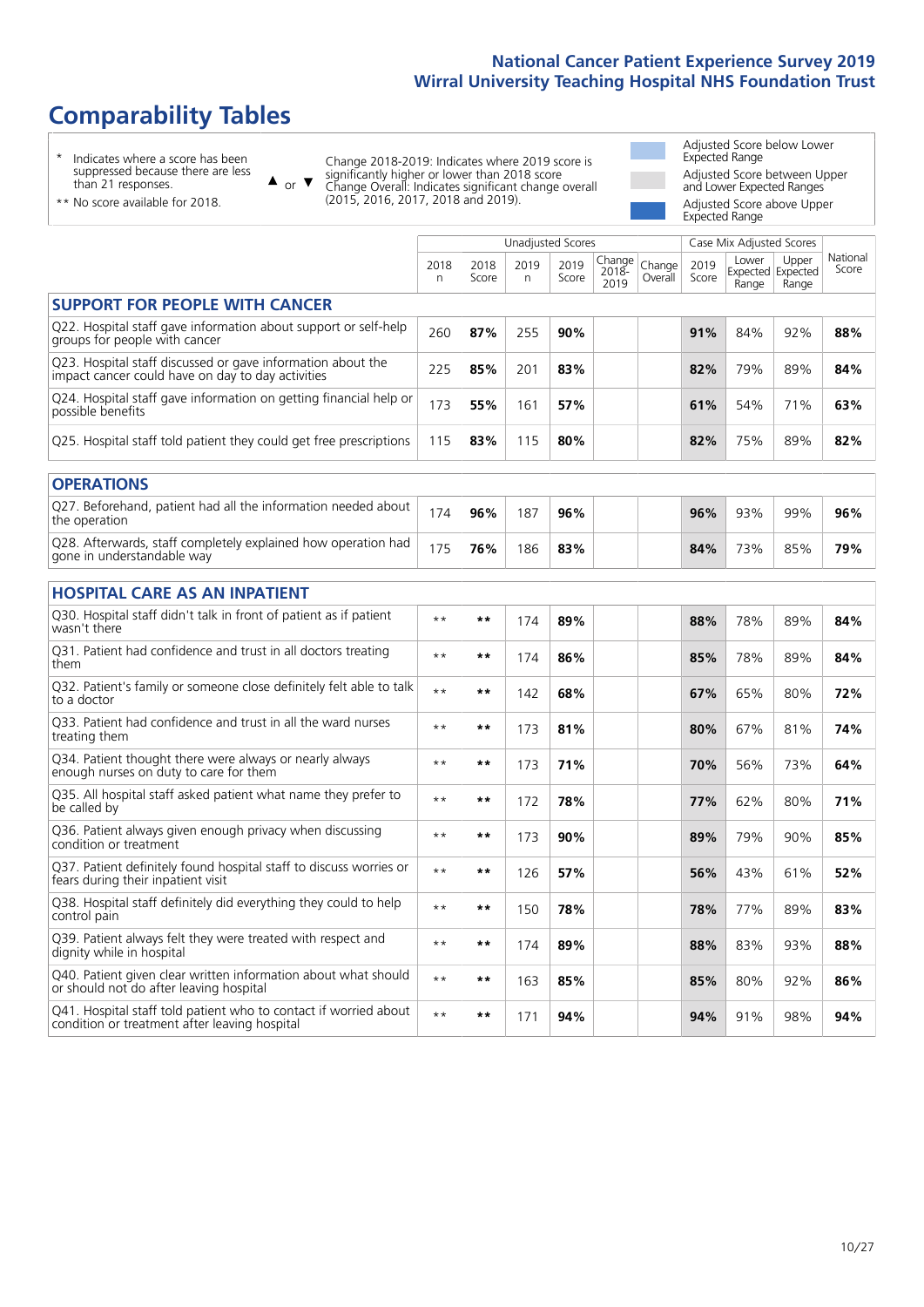# **Comparability Tables**

\* Indicates where a score has been suppressed because there are less than 21 responses.

\*\* No score available for 2018.

 $\triangle$  or  $\nabla$ 

Change 2018-2019: Indicates where 2019 score is significantly higher or lower than 2018 score Change Overall: Indicates significant change overall (2015, 2016, 2017, 2018 and 2019).

Adjusted Score below Lower Expected Range Adjusted Score between Upper and Lower Expected Ranges Adjusted Score above Upper Expected Range

|                                                                                                                       |              |               | <b>Unadjusted Scores</b> |               |                            |                   |               | Case Mix Adjusted Scores            |                |                   |
|-----------------------------------------------------------------------------------------------------------------------|--------------|---------------|--------------------------|---------------|----------------------------|-------------------|---------------|-------------------------------------|----------------|-------------------|
|                                                                                                                       | 2018<br>n    | 2018<br>Score | 2019<br>$\mathsf{n}$     | 2019<br>Score | Change<br>$2018 -$<br>2019 | Change<br>Overall | 2019<br>Score | Lower<br>Expected Expected<br>Range | Upper<br>Range | National<br>Score |
| <b>HOSPITAL CARE AS A DAY PATIENT / OUTPATIENT</b>                                                                    |              |               |                          |               |                            |                   |               |                                     |                |                   |
| Q43. Patient definitely found hospital staff to discuss worries or<br>fears during their outpatient or day case visit | 233          | 68%           | 213                      | 71%           |                            |                   | 71%           | 64%                                 | 77%            | 71%               |
| Q44. Cancer doctor had the right documents at patient's last<br>outpatient appointment                                | 282          | 97%           | 265                      | 97%           |                            |                   | 96%           | 93%                                 | 98%            | 96%               |
| Q46. Beforehand patient completely had all information needed<br>about radiotherapy treatment                         | 84           | 92%           | 98                       | 92%           |                            |                   | 92%           | 80%                                 | 93%            | 86%               |
| Q47. Patient completely given understandable information<br>about whether radiotherapy was working                    | 69           | 68%           | 86                       | 69%           |                            |                   | 69%           | 49%                                 | 70%            | 60%               |
| Q49. Beforehand patient completely had all information needed<br>about chemotherapy treatment                         | 121          | 83%           | 104                      | 91%           |                            |                   | 91%           | 77%                                 | 91%            | 84%               |
| Q50. Patient given enough information about whether<br>chemotherapy was working in a completely understandable way    | 100          | 64%           | 91                       | 70%           |                            |                   | 68%           | 58%                                 | 77%            | 68%               |
| <b>HOME CARE AND SUPPORT</b>                                                                                          |              |               |                          |               |                            |                   |               |                                     |                |                   |
| Q51. Hospital staff definitely gave family or someone close all<br>the information needed to help care at home        | 263          | 60%           | 246                      | 62%           |                            |                   | 62%           | 54%                                 | 66%            | 60%               |
| Q52. Patient definitely given enough support from health or<br>social services during treatment                       | 150          | 55%           | 136                      | 57%           |                            |                   | 57%           | 42%                                 | 62%            | 52%               |
| Q53. Patient definitely given enough support from health or<br>social services after treatment                        | 93           | 48%           | 82                       | 54%           |                            |                   | 53%           | 34%                                 | 56%            | 45%               |
| <b>CARE FROM YOUR GENERAL PRACTICE</b>                                                                                |              |               |                          |               |                            |                   |               |                                     |                |                   |
| Q54. GP given enough information about patient's condition<br>and treatment                                           | 269          | 95%           | 257                      | 95%           |                            |                   | 94%           | 93%                                 | 98%            | 95%               |
| Q55. General practice staff definitely did everything they could<br>to support patient during treatment               | 218          | 59%           | 194                      | 53%           |                            |                   | 52%           | 51%                                 | 65%            | 58%               |
| <b>YOUR OVERALL NHS CARE</b>                                                                                          |              |               |                          |               |                            |                   |               |                                     |                |                   |
| Q56. Different people treating and caring for patient always                                                          | $\star\star$ |               |                          |               |                            |                   |               |                                     |                |                   |
| work well together to give best possible care                                                                         |              | $***$         | 298                      | 74%           |                            |                   | 72%           | 68%                                 | 78%            | 73%               |
| Q57. Patient given a care plan                                                                                        | 266          | 36%           | 227                      | 39%           |                            |                   | 39%           | 31%                                 | 44%            | 38%               |
| Q58. Overall the administration of care was good or very good                                                         | 336          | 88%           | 308                      | 90%           |                            |                   | 90%           | 85%                                 | 93%            | 89%               |
| Q59. Patient felt length of time for attending clinics and<br>appointments for cancer was about right                 | 335          | 73%           | 306                      | 70%           |                            |                   | 68%           | 61%                                 | 78%            | 69%               |
| Q60. Someone discussed with patient whether they would like<br>to take part in cancer research                        | 319          | 19%           | 291                      | 21%           |                            |                   | 22%           | 20%                                 | 40%            | 30%               |
| Q61. Patient's average rating of care scored from very poor to<br>very good                                           | 332          | 8.7           | 307                      | 8.9           |                            |                   | 8.9           | 8.6                                 | 9.0            | 8.8               |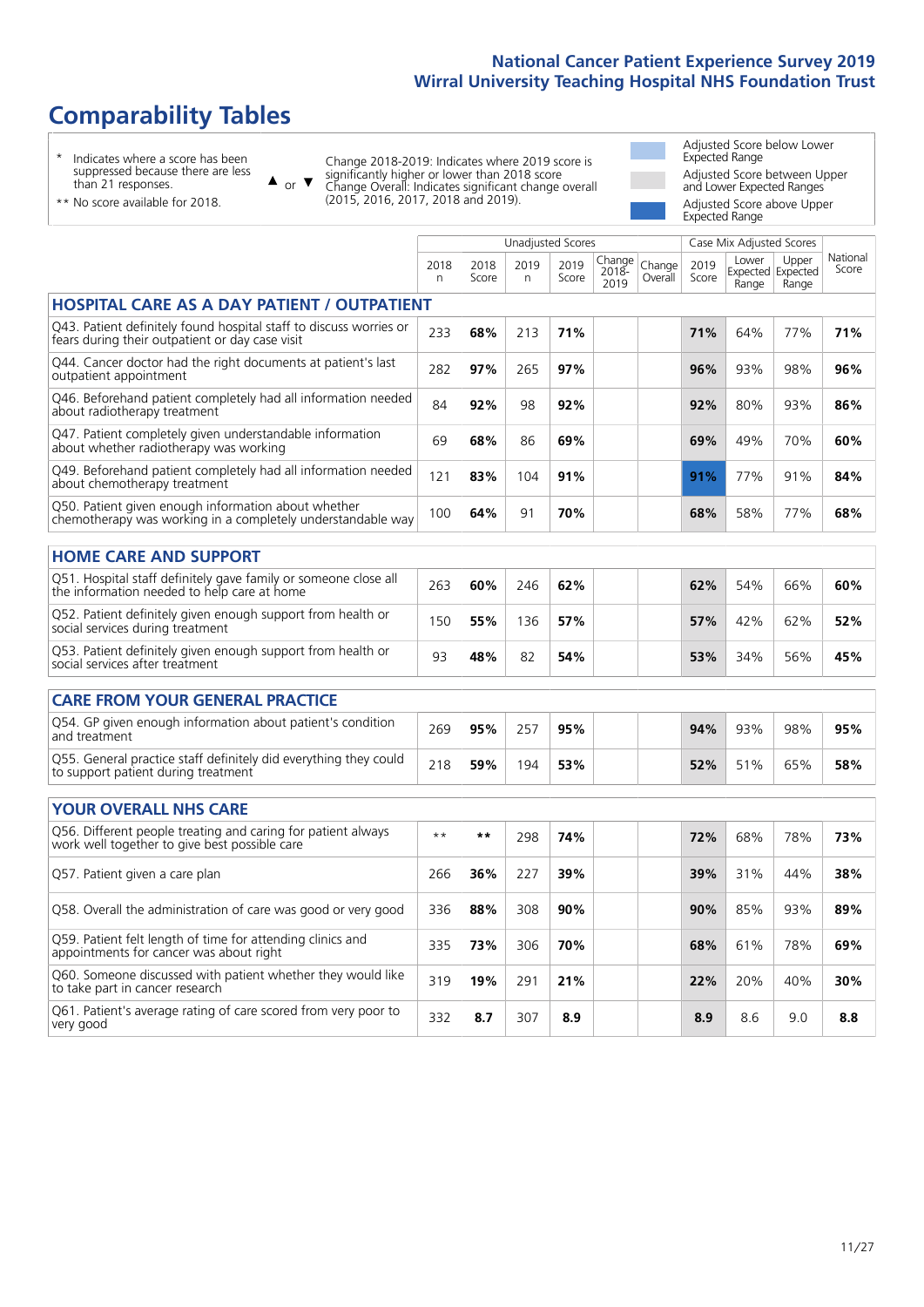# **Tumour Type Tables**

- \* Indicates where a score has been suppressed because there are less than 21 responses.
- n.a. Indicates that there were no respondents for that tumour group.

| <b>SEEING YOUR GP</b>                           |          |       |               |                   |                                     |                |                  |                    | Tumour Group |         |                                         |                 |                     |         |                |
|-------------------------------------------------|----------|-------|---------------|-------------------|-------------------------------------|----------------|------------------|--------------------|--------------|---------|-----------------------------------------|-----------------|---------------------|---------|----------------|
|                                                 |          | Brain | <b>Breast</b> | Colorectal<br>LGT | $\overline{\sigma}$<br>Gynaecologic | Haematological | Head and<br>Neck | Lung               | Prostate     | Sarcoma | Skin                                    | Upper<br>Gastro | —<br>Irologica      | Other   | All<br>Cancers |
| Q1. Saw GP once or twice before being told they | Trust    | n.a.  |               | 88%               |                                     | 67%            | $\star$          | $\star$            | 86%          | n.a.    | $\star$                                 | $\star$         | 80%                 | $\star$ | 83%            |
| needed to go to hospital                        | National | 59%   |               | 94% 75%           | 77%                                 |                |                  | $ 67\% 79\% 71\% $ | 82%          |         |                                         |                 | 71% 90% 74% 83% 74% |         | 79%            |
| Q2. Patient thought they were seen as soon as   | Trust    | n.a.  |               | 96% 86%           | $\star$                             | 85%            | $\star$          | $\star$            | 84%          | $\star$ | $\star$                                 | $\star$         | 75%                 | $\star$ | 86%            |
| necessary                                       | National | 79%   |               |                   |                                     |                |                  |                    |              |         | 89% 83% 81% 82% 81% 84% 86% 69% 85% 79% |                 | 85% 79%             |         | 84%            |

#### **DIAGNOSTIC TESTS** Tumour Group

|                                                   |                                          | Brain | <b>Breast</b> | olorectal<br>LGT<br>Ü | Gynaecological | Haematological | Head and<br>Neck | Lung    | Prostate | Sarcoma | Skin    | Upper<br>Gastro | Irological                                  | Other   | All<br>Cancers |
|---------------------------------------------------|------------------------------------------|-------|---------------|-----------------------|----------------|----------------|------------------|---------|----------|---------|---------|-----------------|---------------------------------------------|---------|----------------|
| Q5. Received all the information needed about     | <b>Trust</b>                             | n.a.  | 98% 94%       |                       |                | 93%            | $\star$          | $\star$ | 96%      | $\star$ | $\star$ | $\star$         | 94%                                         | $\star$ | 95%            |
| the test                                          | National                                 | 93%   | 95%           | 95%                   | 93%            | 95%            |                  | 93% 95% | 95%      | 93%     | 96%     | 95%             | 95%                                         | 95%     | 95%            |
| Q6. The length of time waiting for the test to be | Trust                                    | n.a.  | 100% 88%      |                       | $\star$        | 95%            | $\star$          | $\star$ | 86%      |         | $\star$ | $\star$         | 74%                                         | $\star$ | 89%            |
| done was about right                              | National 84% 91%                         |       |               | 88%                   |                |                |                  |         |          |         |         |                 | 86% 89% 88% 87% 87% 81% 87% 84% 87% 86% 88% |         |                |
| Q7. Test results explained in completely          | <b>Trust</b>                             | n.a.  | 91%           | 94%                   |                | 72%            | $\star$          | $\star$ | 87%      | $\star$ | $\star$ | $\star$         | 73%                                         | $\star$ | 82%            |
| understandable way                                | National 71% 83% 82% 77% 77% 79% 80% 80% |       |               |                       |                |                |                  |         |          |         |         |                 | 78% 84% 75% 80% 76% 80%                     |         |                |

| <b>FINDING OUT WHAT WAS WRONG WITH YOU</b>        |              |       |               |                 |                |                |                        |             | <b>Tumour Group</b> |         |         |                 |           |         |                |
|---------------------------------------------------|--------------|-------|---------------|-----------------|----------------|----------------|------------------------|-------------|---------------------|---------|---------|-----------------|-----------|---------|----------------|
|                                                   |              | Brain | <b>Breast</b> | ╮<br>Colorectal | Gynaecological | Haematological | ad and<br>Neck<br>Head | Lung        | Prostate            | Sarcoma | Skin    | Upper<br>Gastro | Jrologica | Other   | All<br>Cancers |
| Q10. Patient told they could bring a family       | <b>Trust</b> | n.a.  | 85%           | 91%             | $\star$        | 71%            | $\star$                | $\star$     | 78%                 | $\star$ | $\star$ | $\star$         | 73%       | $\star$ | 79%            |
| member or friend when first told they had cancer  | National     | 85%   | 82%           | 82%             | 71%            | 71%            | 71%                    | 77%         | 79%                 | 73%     | 69%     | 76%             |           | 73% 75% | 77%            |
| Q11. Patient felt they were told sensitively that | Trust        | n.a.  | 94%           | 92%             | $\star$        | 79%            | $\star$                | $\star$     | 88%                 | $\star$ | $\star$ | $\star$         | 85%       | $\star$ | 86%            |
| they had cancer                                   | National     | 79%   | 89%           | 87%             | 82%            | 84%            | 87%                    | 83%         | 86%                 | 84%     | 89%     | 81%             | 84% 83%   |         | 86%            |
| Q12. Patient completely understood the            | Trust        | n.a.  |               | 83% 92%         | $\star$        | 62%            | $\star$                | $\star$     | 84%                 | $\star$ | $\star$ | $\star$         | 86%       | $\star$ | 79%            |
| explanation of what was wrong                     | National     | 66%   | 77%           | 79%             | 73%            | 60%            | 78%                    | 76%         | 79%                 | 67%     | 80%     | 70%             | 77%       | 70%     | 73%            |
| Q13. Patient given easy to understand written     | Trust        | n.a.  | 80%           | 90%             |                | 71%            | $\star$                | $\star$     | 91%                 | $\star$ | $\star$ | $\star$         | 58%       | $\ast$  | 78%            |
| information about the type of cancer they had     | National     | 66%   |               | 78% 73%         | 71%            | 76%            |                        | 69% 67% 83% |                     |         | 67% 84% | 67%             | 74%       | 65%     | 74%            |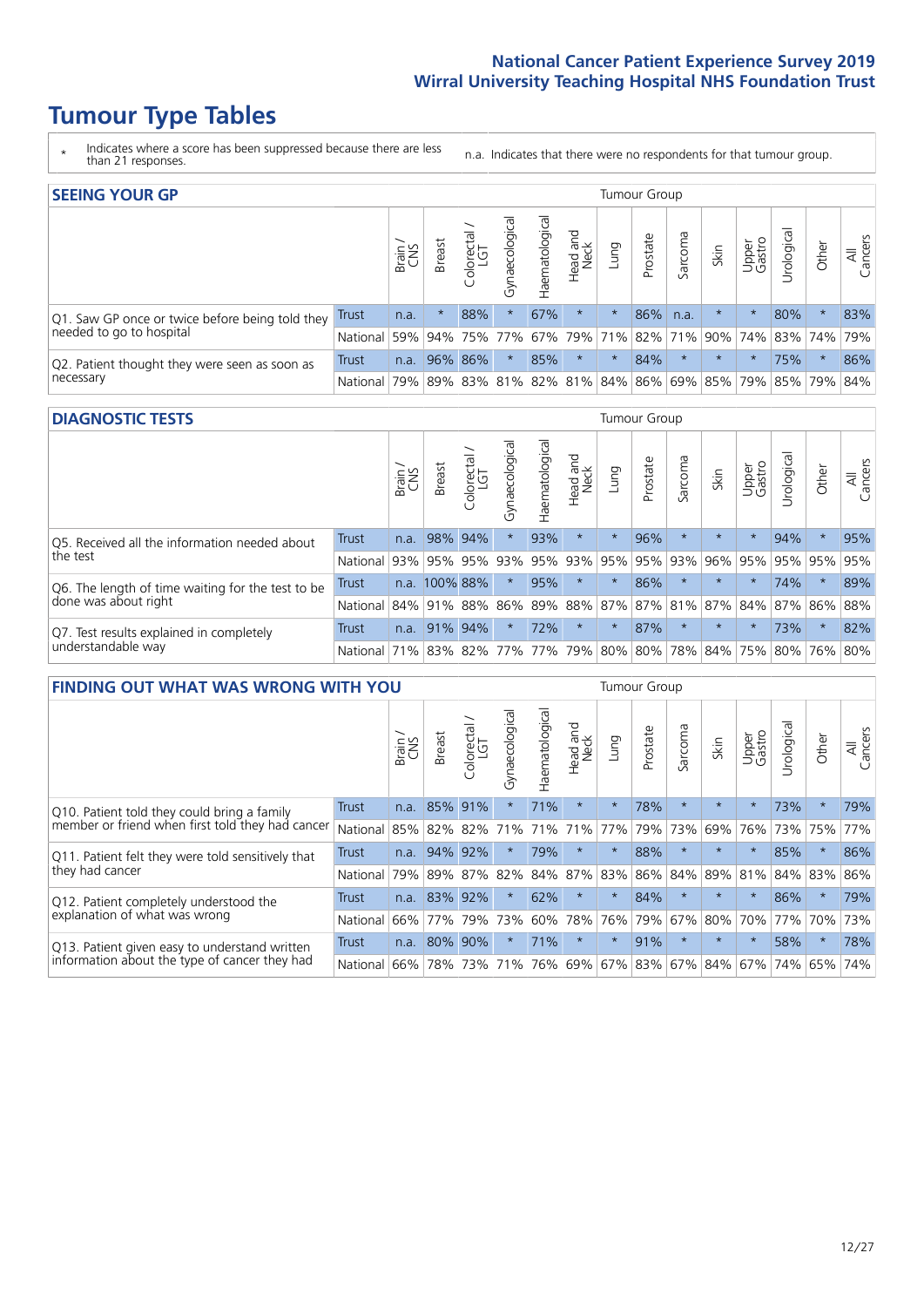# **Tumour Type Tables**

\* Indicates where a score has been suppressed because there are less than 21 responses.

n.a. Indicates that there were no respondents for that tumour group.

| <b>DECIDING THE BEST TREATMENT FOR YOU</b>         |              |       |               |                             |                |                                     |                        |         | <b>Tumour Group</b> |          |         |                 |            |         |                |
|----------------------------------------------------|--------------|-------|---------------|-----------------------------|----------------|-------------------------------------|------------------------|---------|---------------------|----------|---------|-----------------|------------|---------|----------------|
|                                                    |              | Brain | <b>Breast</b> | blorectal.<br>LGT<br>$\cup$ | Gynaecological | Haematological                      | ad and<br>Neck<br>Head | Lung    | Prostate            | Sarcoma  | Skin    | Upper<br>Gastro | Jrological | Other   | All<br>Cancers |
| Q14. Patient felt that treatment options were      | <b>Trust</b> | n.a.  | 94%           | 97%                         | $\star$        | 81%                                 | $\star$                | $\star$ | 90%                 | $\star$  |         | $\star$         | 85%        | $\star$ | 88%            |
| completely explained                               | National     | 85%   | 85%           | 85%                         | 85%            | 82%                                 | 87%                    | 84%     | 83%                 | 83%      | 89%     | 81%             | 83%        | 79%     | 83%            |
| Q15. Patient felt possible side effects were       | Trust        | n.a.  | 84%           | 82%                         | $\star$        | 72%                                 | $\star$                | $\star$ | 80%                 | $\star$  |         | $\star$         | 70%        | $\star$ | 76%            |
| definitely explained in an understandable way      | National     | 69%   | 74%           | 76%                         | 75%            | 69%                                 | 73%                    | 74%     | 73%                 | 73%      | 77%     | 72%             | 71%        | 70%     | 73%            |
| Q16. Patient definitely given practical advice and | Trust        | n.a.  | 81%           | 85%                         | $\star$        | 58%                                 | $\star$                | $\star$ | 72%                 | $^\star$ |         | $\star$         | 62%        | $\star$ | 69%            |
| support in dealing with side effects of treatment  | National     | 63%   | 70%           | 70%                         | 69%            | 65%                                 | 70%                    | 69%     | 65%                 | 66%      | 71%     | 66%             | 63%        | 64%     | 67%            |
| Q17. Patient definitely told about side effects    | Trust        | n.a.  | 64%           | 71%                         | $\star$        | 46%                                 | $\star$                | $\star$ | 68%                 | $\star$  | $\star$ | $\star$         | 55%        | $\star$ | 59%            |
| that could affect them in the future               | National     | 62%   | 57%           | 59%                         | 56%            | 51%                                 | 64%                    | 56%     | 66%                 | 54%      | 66%     | 53%             | 56%        | 52%     | 57%            |
| Q18. Patient definitely involved as much as they   | Trust        | n.a.  | 90%           | 97%                         | $\star$        | 76%                                 | $\star$                | $\star$ | 87%                 | $\star$  | $\star$ | $\star$         | 82%        | $\ast$  | 84%            |
| wanted in decisions about care and treatment       | National     | 79%   |               |                             |                | 81% 83% 81% 80% 81% 81% 84% 81% 87% |                        |         |                     |          |         | 79%             | 79%        | 78% 81% |                |

#### **CLINICAL NURSE SPECIALIST (CNS)** Tumour Group

|                                             |              | Brain | <b>Breast</b> | Colorectal<br>LGT | $\sigma$<br>Gynaecologic | Haematological  | Head and<br>Neck | Lung    | Prostate | Sarcoma | Skin                    | Upper<br>Gastro | rologica | Other       | All<br>Cancers |
|---------------------------------------------|--------------|-------|---------------|-------------------|--------------------------|-----------------|------------------|---------|----------|---------|-------------------------|-----------------|----------|-------------|----------------|
| Q19. Patient given the name of a CNS who    | <b>Trust</b> | n.a.  |               | 98% 97%           |                          | 93%             | $\star$          | $\star$ | 95%      | $\star$ | $\star$                 |                 | 75%      | $\star$     | 91%            |
| would support them through their treatment  | National     | 95%   | 95%           | 92%               | 95%                      | 92%             | 91%              | 94% 91% |          | 91%     | 91%                     | 93%             | 85% 89%  |             | 92%            |
| Q20. Patient found it very or quite easy to | Trust        | n.a.  |               | 78% 100%          |                          | 85%             | $\star$          | $\star$ | 86%      |         | $\star$                 | $\star$         | 74%      | $\star$     | 84%            |
| contact their CNS                           | National     | 86%   | 84%           | 88%               | 85%                      | 87% 86% 86% 80% |                  |         |          | 86%     | 90%                     | 85%             |          | 83% 83%     | 85%            |
| Q21. Patient got understandable answers to  | Trust        | n.a.  | 94%           | 94%               | $\star$                  | 86%             | $\star$          | $\star$ | 83%      | $\star$ | $\star$                 | $\star$         | 81%      | $\star$     | 89%            |
| important questions all or most of the time | National     | 82%   | 87%           | 89%               | 86%                      |                 |                  |         |          |         | 89% 88% 86% 87% 87% 93% | 86%             |          | 87% 86% 87% |                |

| <b>SUPPORT FOR PEOPLE WITH CANCER</b>                                                             |              |       |               |                 |                |                |                         |         | Tumour Group |              |         |                 |            |         |                |
|---------------------------------------------------------------------------------------------------|--------------|-------|---------------|-----------------|----------------|----------------|-------------------------|---------|--------------|--------------|---------|-----------------|------------|---------|----------------|
|                                                                                                   |              | Brain | <b>Breast</b> | ╮<br>Colorectal | Gynaecological | Haematological | ead and<br>Neck<br>Head | Lung    | Prostate     | arcoma<br>ιñ | Skin    | Upper<br>Gastro | Jrological | Other   | All<br>Cancers |
| Q22. Hospital staff gave information about<br>support or self-help groups for people with         | <b>Trust</b> | n.a.  |               | 95% 100%        | $\star$        | 79%            | $\star$                 | $\star$ | 97%          | $\star$      | $\star$ | $\star$         | 76%        | $\star$ | 90%            |
| cancer                                                                                            | National     | 92%   | 92%           | 88%             | 87%            | 86%            | 88%                     | 87%     | 91%          | 86%          | 90%     | 88%             | 81%        | 83%     | 88%            |
| Q23. Hospital staff discussed or gave information<br>about the impact cancer could have on day to | Trust        | n.a.  | 92%           | 96%             |                | 73%            | $\star$                 | $\star$ | 92%          | n.a.         |         | $\star$         | 66%        | $\star$ | 83%            |
| day activities                                                                                    | National     | 84%   |               | 86% 85%         | 82%            | 84%            | 84%                     | 83%     | 88%          | 81%          | 86%     | 83%             | 78%        | 79%     | 84%            |
| Q24. Hospital staff gave information on getting                                                   | Trust        | n.a.  |               | 69% 81%         | $\star$        | 42%            | $\star$                 | $\star$ | 66%          | n.a.         | $\star$ | $\star$         | 35%        | $\ast$  | 57%            |
| financial help or possible benefits                                                               | National     | 78%   |               | 68% 61%         | 66%            |                | 61% 67%                 | 72%     | 55%          | 64%          | 60%     | 64%             | 47%        | 59%     | 63%            |
| Q25. Hospital staff told patient they could get                                                   | Trust        | n.a.  | $\star$       | $\star$         | $\star$        | 82%            | $\star$                 | $\star$ | 76%          | n.a.         | $\star$ | $\star$         | $\star$    | $\star$ | 80%            |
| free prescriptions                                                                                | National     | 82%   | 81%           | 83%             | 79%            | 87%            | 84%                     | 86%     | 80%          | 78%          | 71%     | 84%             | 73%        | 81%     | 82%            |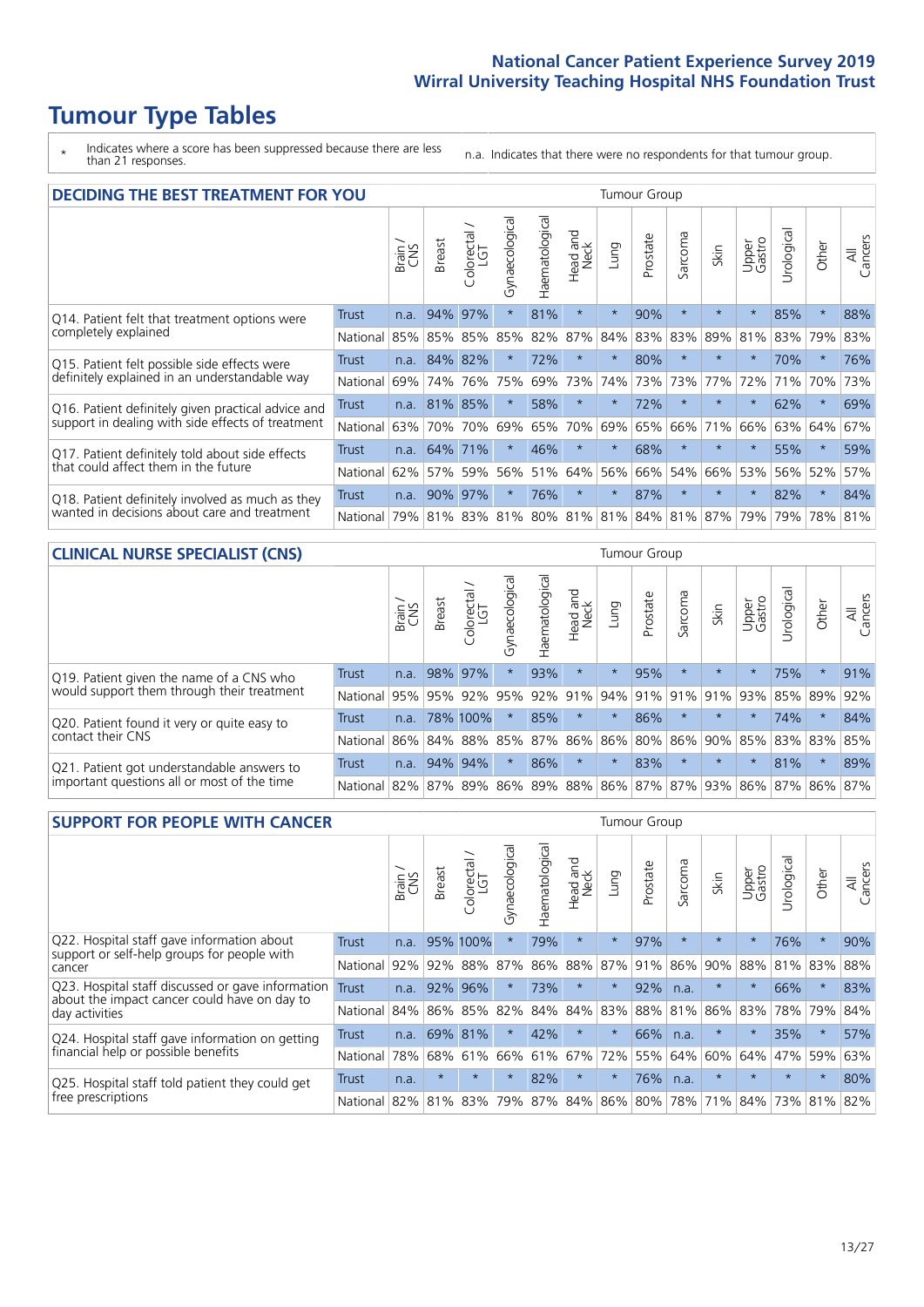# **Tumour Type Tables**

- \* Indicates where a score has been suppressed because there are less than 21 responses.
- n.a. Indicates that there were no respondents for that tumour group.

| <b>OPERATIONS</b>                                |              |       |               |                   |                   |                |                  |             | Tumour Group |         |                                     |                 |            |         |                |
|--------------------------------------------------|--------------|-------|---------------|-------------------|-------------------|----------------|------------------|-------------|--------------|---------|-------------------------------------|-----------------|------------|---------|----------------|
|                                                  |              | Brain | <b>Breast</b> | Colorectal<br>LGT | ত<br>Gynaecologic | Haematological | Head and<br>Neck | <b>Dung</b> | Prostate     | Sarcoma | Skin                                | Upper<br>Gastro | Urological | Other   | All<br>Cancers |
| Q27. Beforehand, patient had all the information | <b>Trust</b> | n.a.  |               | 98% 100%          | $\star$           | $\star$        | $\star$          | n.a.        | 95%          | n.a.    | $\star$                             | $\star$         | 96%        |         | 96%            |
| needed about the operation                       | National l   | 96%   | 97%           | 96%               | 96%               |                |                  |             |              |         | 94% 96% 95% 97% 95% 96% 96% 95% 95% |                 |            |         | 96%            |
| Q28. Afterwards, staff completely explained how  | <b>Trust</b> | n.a.  |               | 90% 100%          | $\star$           | $\star$        | $\star$          | n.a.        | 83%          | n.a.    | $\star$                             | $\star$         | 77%        | $\star$ | 83%            |
| operation had gone in understandable way         | National I   | 76%   |               | 79% 83%           |                   | 79% 78% 79%    |                  |             | 79% 78%      |         | 80% 82% 79% 76% 77%                 |                 |            |         | 79%            |

#### **HOSPITAL CARE AS AN INPATIENT** Tumour Group

|                                                                                                  |              | Brain | Breast                      | $\overline{\phantom{0}}$<br>Colorectal /<br>LGT | Gynaecological | Haematological | Head and<br>Neck | Lung    | Prostate | Sarcoma | Skin    | Upper<br>Gastro | Urological      | Other   | All<br>Cancers |
|--------------------------------------------------------------------------------------------------|--------------|-------|-----------------------------|-------------------------------------------------|----------------|----------------|------------------|---------|----------|---------|---------|-----------------|-----------------|---------|----------------|
| Q30. Hospital staff didn't talk in front of patient                                              | <b>Trust</b> |       | n.a. 100% 93%               |                                                 | $\star$        | 89%            | $\star$          | $\star$ | 93%      | n.a.    | $\star$ | $\star$         | 86%             | $\star$ | 89%            |
| as if patient wasn't there                                                                       | National     | 81%   | 86%                         | 81%                                             | 83%            | 84%            | 83%              | 81%     | 88%      | 86%     | 86%     | 81%             | 83%             | 82%     | 84%            |
| 031. Patient had confidence and trust in all                                                     | Trust        | n.a.  | 95%                         | 90%                                             |                | 83%            | $\star$          | $\star$ | 90%      | n.a.    | $\star$ |                 | 79%             | $\star$ | 86%            |
| doctors treating them                                                                            | National     | 82%   | 83%                         | 85%                                             | 83%            |                | 82% 87% 83%      |         | 89%      | 86%     |         | 85% 81%         | 85%             | 80%     | 84%            |
| Q32. Patient's family or someone close definitely                                                | <b>Trust</b> | n.a.  | $\star$                     | 67%                                             | $\star$        | 80%            | $\star$          | $\star$ | 58%      | n.a.    | $\star$ | $\star$         | 57%             | $\star$ | 68%            |
| felt able to talk to a doctor                                                                    | National     | 67%   | 72%                         | 73%                                             | 72%            | 74%            | 75% 74%          |         | 72%      | 71%     | 74%     | 73%             | 71%             | 69%     | 72%            |
| Q33. Patient had confidence and trust in all the                                                 | <b>Trust</b> | n.a.  | 91%                         | 64%                                             | $\star$        | 89%            | $\star$          | $\star$ | 80%      | n.a.    | $\star$ | $\star$         | 74%             | $\star$ | 81%            |
| ward nurses treating them                                                                        | National     | 72%   | 73%                         | 72%                                             | 71%            | 77% 75% 77%    |                  |         | 79%      | 74%     | 75%     | 73%             | 77%             | 69%     | 74%            |
| Q34. Patient thought there were always or nearly                                                 | <b>Trust</b> | n.a.  | 73%                         | 57%                                             | $\star$        | 81%            | $\star$          | $\star$ | 73%      | n.a.    | $\star$ | $\star$         | 67%             | $\star$ | 71%            |
| always enough nurses on duty to care for them                                                    | National     | 68%   | 64%                         | 62%                                             | 63%            | 63%            | 65% 68%          |         | 72%      | 65%     |         | 70% 65%         | 66%             | 60%     | 64%            |
| Q35. All hospital staff asked patient what name                                                  | <b>Trust</b> | n.a.  | 90% 72%                     |                                                 | $\star$        | 80%            | $\star$          | $\star$ | 78%      | n.a.    | $\star$ | $\star$         | 71%             | $\star$ | 78%            |
| they prefer to be called by                                                                      | National     | 68%   | 62%                         | 74%                                             | 65%            | 72%            | 71% 76%          |         | 72%      | 74%     | 70%     | 78%             | 76%             | 69%     | 71%            |
| Q36. Patient always given enough privacy when                                                    | <b>Trust</b> | n.a.  | 91%                         | 97%                                             |                | 97%            | $\star$          | $\star$ | 88%      | n.a.    | $\star$ |                 | 76%             | $\star$ | 90%            |
| discussing condition or treatment                                                                | National     | 78%   | 84%                         | 85%                                             | 81%            |                | 86% 87% 84%      |         | 88%      | 84%     | 84%     | 84%             | 85%             | 82%     | 85%            |
| Q37. Patient definitely found hospital staff to                                                  | <b>Trust</b> | n.a.  | $\star$                     | 52%                                             | $\star$        | 67%            | $\star$          | $\star$ | 61%      | n.a.    | $\star$ |                 | 40%             | $\star$ | 57%            |
| discuss worries or fears during their inpatient visit                                            | National     | 45%   | 51%                         | 55%                                             | 51%            | 56%            | 52%              | 49%     | 53%      | 54%     | 51%     | 53%             | 49%             | 46%     | 52%            |
| Q38. Hospital staff definitely did everything they                                               | <b>Trust</b> |       | n.a. 86% 76%                |                                                 | $\star$        | 88%            | $\star$          | $\star$ | 72%      | n.a.    | n.a.    | $\star$         | 72%             | $\star$ | 78%            |
| could to help control pain                                                                       | National     | 85%   | 83% 84%                     |                                                 | 82%            |                | 82% 80% 84%      |         | 85%      | 83%     | 85%     | 82%             | 81%             | 82%     | 83%            |
| Q39. Patient always felt they were treated with                                                  | <b>Trust</b> |       | n.a. 100% 83%               |                                                 | $\star$        | 92%            | $\star$          | $\star$ | 85%      | n.a.    | $\star$ |                 | 83%             | $\star$ | 89%            |
| respect and dignity while in hospital                                                            | National     | 85%   | 87%                         | 87%                                             | 85%            | 89%            | 87%              | 88%     | 91%      | 89%     | 89%     | 88%             | 90%             | 86%     | 88%            |
| Q40. Patient given clear written information<br>about what should or should not do after leaving | Trust        | n.a.  | 90% 97%                     |                                                 |                | 66%            | $\star$          | $\star$ | 90%      | n.a.    | $\star$ | $\star$         | 87%             | $\star$ | 85%            |
| hospital                                                                                         | National     | 80%   | 89%                         | 86%                                             | 86%            | 83%            | 87% 82%          |         | 91%      | 85%     |         | 90% 82%         | 87%             | 83%     | 86%            |
| Q41. Hospital staff told patient who to contact<br>if worried about condition or treatment after | <b>Trust</b> | n.a.  | 95%                         | 97%                                             | $\star$        | 97%            | $\star$          | $\star$ | 92%      | n.a.    | $\star$ |                 | 88%             | $\star$ | 94%            |
| leaving hospital                                                                                 | National     |       | 94% 95% 95% 93% 96% 93% 92% |                                                 |                |                |                  |         |          | 96% 94% |         |                 | 95% 92% 92% 93% |         | 94%            |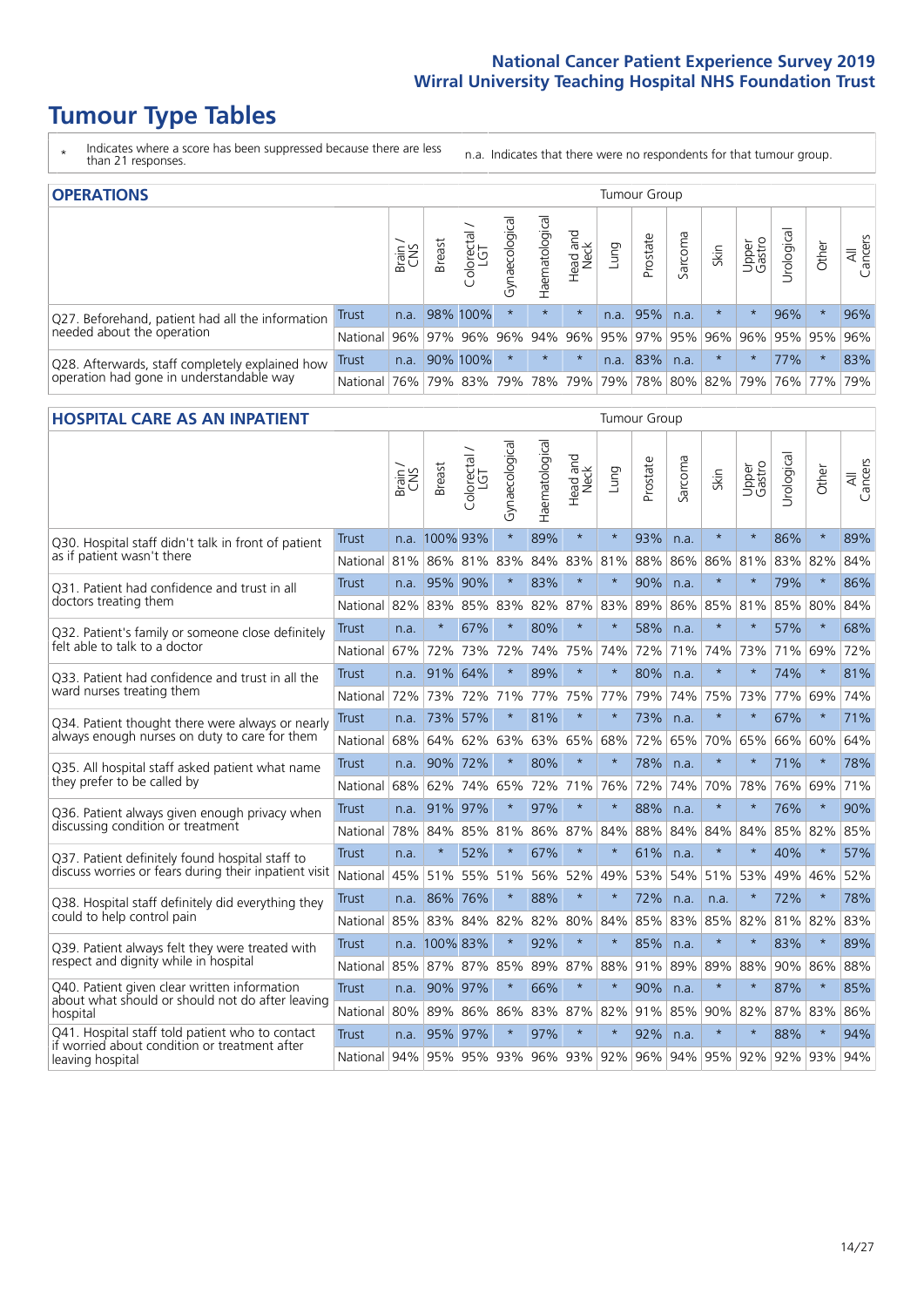# **Tumour Type Tables**

\* Indicates where a score has been suppressed because there are less than 21 responses.

n.a. Indicates that there were no respondents for that tumour group.

| <b>HOSPITAL CARE AS A DAY PATIENT / OUTPATIENT</b>                                                                    |              |       |               |            |                |                |                         |         |          | <b>Tumour Group</b> |         |                 |            |         |                |  |  |  |  |  |  |  |  |
|-----------------------------------------------------------------------------------------------------------------------|--------------|-------|---------------|------------|----------------|----------------|-------------------------|---------|----------|---------------------|---------|-----------------|------------|---------|----------------|--|--|--|--|--|--|--|--|
|                                                                                                                       |              | Brain | <b>Breast</b> | Colorectal | Gynaecological | Haematological | ead and<br>Neck<br>Head | Lung    | Prostate | arcoma<br>S         | Skin    | Upper<br>Gastro | Jrological | Other   | All<br>Cancers |  |  |  |  |  |  |  |  |
| Q43. Patient definitely found hospital staff to                                                                       | <b>Trust</b> | n.a.  | 82%           | 81%        | $\star$        | 68%            | $\star$                 | $\star$ | 73%      | $\star$             | $\star$ | $\star$         | 58%        | $\star$ | 71%            |  |  |  |  |  |  |  |  |
| discuss worries or fears during their outpatient or<br>day case visit                                                 | National     | 66%   | 68%           | 73%        | 70%            | 73%            | 72%                     | 70%     | 74%      | 72%                 | 72%     | 71%             | 67%        | 68%     | 71%            |  |  |  |  |  |  |  |  |
| Q44. Cancer doctor had the right documents at<br>patient's last outpatient appointment                                | Trust        | n.a.  | 98%           | 100%       | $\star$        | 95%            | $\star$                 | $\star$ | 99%      | $\star$             | $\star$ | $\star$         | 94%        | $\star$ | 97%            |  |  |  |  |  |  |  |  |
|                                                                                                                       | National     | 94%   | 96%           | 96%        | 96%            | 97%            | 96%                     | 96%     | 96%      | 96%                 | 96%     | 94%             | 96%        | 95%     | 96%            |  |  |  |  |  |  |  |  |
| Q46. Beforehand patient completely had                                                                                | Trust        | n.a.  | 97%           | $\star$    |                | $\star$        | $\star$                 | $\star$ | 91%      | n.a.                | n.a.    | $\star$         | $\star$    | $\star$ | 92%            |  |  |  |  |  |  |  |  |
| all information needed about radiotherapy<br>treatment                                                                | National     | 91%   | 88%           | 83%        | 88%            | 84%            | 86%                     | 86%     | 88%      | 88%                 | 84%     | 86%             | 83%        | 84%     | 86%            |  |  |  |  |  |  |  |  |
| Q47. Patient completely given understandable<br>information about whether radiotherapy was                            | Trust        | n.a.  | 73%           | $\star$    | $\star$        | $\star$        | n.a.                    | $\star$ | 65%      | n.a.                | n.a.    | $\star$         | $\star$    | $\star$ | 69%            |  |  |  |  |  |  |  |  |
| working                                                                                                               | National     | 56%   | 60%           | 57%        | 61%            | 62%            | 63%                     | 59%     | 60%      | 67%                 | 57%     | 52%             | 59%        | 59%     | 60%            |  |  |  |  |  |  |  |  |
| Q49. Beforehand patient completely had all                                                                            | Trust        | n.a.  | $\star$       | $\star$    | n.a.           | 90%            | $\star$                 | $\star$ | $\star$  | $\star$             | n.a.    | $\star$         | $\star$    | $\star$ | 91%            |  |  |  |  |  |  |  |  |
| information needed about chemotherapy<br>treatment                                                                    | National     | 80%   | 82%           | 86%        | 87%            | 85%            | 79%                     | 84%     | 86%      | 86%                 | 90%     | 84%             | 85%        | 85%     | 84%            |  |  |  |  |  |  |  |  |
| Q50. Patient given enough information about<br>whether chemotherapy was working in a<br>completely understandable way | <b>Trust</b> | n.a.  | $\star$       | $\star$    | n.a.           | 74%            | n.a.                    | $\star$ | $\star$  | 大                   | n.a.    | $\star$         | $\star$    | $\star$ | 70%            |  |  |  |  |  |  |  |  |
|                                                                                                                       | National     | 54%   | 62%           | 64%        | 68%            | 75%            |                         | 57% 67% | 66%      | 71%                 | 79%     | 61%             | 68%        | 69%     | 68%            |  |  |  |  |  |  |  |  |

#### **HOME CARE AND SUPPORT** Tumour Group

|                                                                                                                   |              | Brain | <b>Breast</b> | Colorectal<br>LGT | ᢛ<br>Gynaecologic | Haematological | Head and<br>Neck | <b>Dung</b>     | Prostate | Sarcoma | Skin    | Upper<br>Gastro | Urological | Other   | All<br>Cancers |
|-------------------------------------------------------------------------------------------------------------------|--------------|-------|---------------|-------------------|-------------------|----------------|------------------|-----------------|----------|---------|---------|-----------------|------------|---------|----------------|
| Q51. Hospital staff definitely gave family or<br>someone close all the information needed to<br>help care at home | <b>Trust</b> | n.a.  | 171%          | 174%              |                   | 44%            | $\star$          | $\star$         | 73%      | $\star$ | $\star$ | $\star$         | 61%        | $\star$ | 62%            |
|                                                                                                                   | National     | 58%   | 58%           | 63%               | 57%               |                |                  | 62% 67% 59% 61% |          |         | 62% 65% | 60%             |            | 59% 55% | 60%            |
| Q52. Patient definitely given enough support<br>from health or social services during treatment                   | Trust        | n.a.  |               | 59% 59%           | $\star$           | 52%            | $\star$          | $\star$         | 52%      | n.a.    | $\star$ | $\star$         | 53%        | $\ast$  | 57%            |
|                                                                                                                   | National     | 42%   | 52%           | 60%               |                   | 45% 51%        | 59%              | 50%             | 48%      |         | 53% 57% | 54%             | 48% 51%    |         | 52%            |
| Q53. Patient definitely given enough support<br>from health or social services after treatment                    | Trust        | n.a.  | $\star$       |                   | $\star$           |                | $\star$          | $\star$         | 46%      | n.a.    | n.a.    | $\star$         | $\star$    | $\star$ | 54%            |
|                                                                                                                   | National l   | 39%   | 41% 53%       |                   | 39%               | $ 43\% $       | 56%              | 40%             | 46%      | 48%     | 59%     | 47%             | 44%        | 44%     | 45%            |

| <b>CARE FROM YOUR GENERAL PRACTICE</b>                                                                     |              |        |               |                        |               |                |                             |         | <b>Tumour Group</b> |         |                     |                 |               |             |                |  |  |  |  |  |  |  |
|------------------------------------------------------------------------------------------------------------|--------------|--------|---------------|------------------------|---------------|----------------|-----------------------------|---------|---------------------|---------|---------------------|-----------------|---------------|-------------|----------------|--|--|--|--|--|--|--|
|                                                                                                            |              | Brain, | <b>Breast</b> | ╮<br>Colorectal<br>LGT | Gynaecologica | Haematological | Head and<br>Neck            | Lung    | Prostate            | Sarcoma | Skin                | Upper<br>Gastro | Φ<br>Urologic | Other       | All<br>Cancers |  |  |  |  |  |  |  |
| Q54. GP given enough information about<br>patient's condition and treatment                                | Trust        | n.a.   |               | 93% 92%                |               | 95%            | $\star$                     | $\star$ | 93%                 | n.a.    | $\star$             | $\star$         | 93%           |             | 95%            |  |  |  |  |  |  |  |
|                                                                                                            | National 91% |        |               | 96% 95%                | 95%           |                | 96% 94% 94%                 |         | 96%                 |         | 94% 96% 93% 95% 94% |                 |               |             | 95%            |  |  |  |  |  |  |  |
| Q55. General practice staff definitely did<br>everything they could to support patient during<br>treatment | Trust        | n.a.   | 69%           |                        | $\star$       | 47%            | $\star$                     | $\star$ | 43%                 | $\star$ | $\star$             | $\star$         | 54%           | $\star$     | 53%            |  |  |  |  |  |  |  |
|                                                                                                            | National 55% |        |               | 58% 59%                | 56%           |                | 56% 59% 56% 64% 56% 65% 59% |         |                     |         |                     |                 |               | 59% 55% 58% |                |  |  |  |  |  |  |  |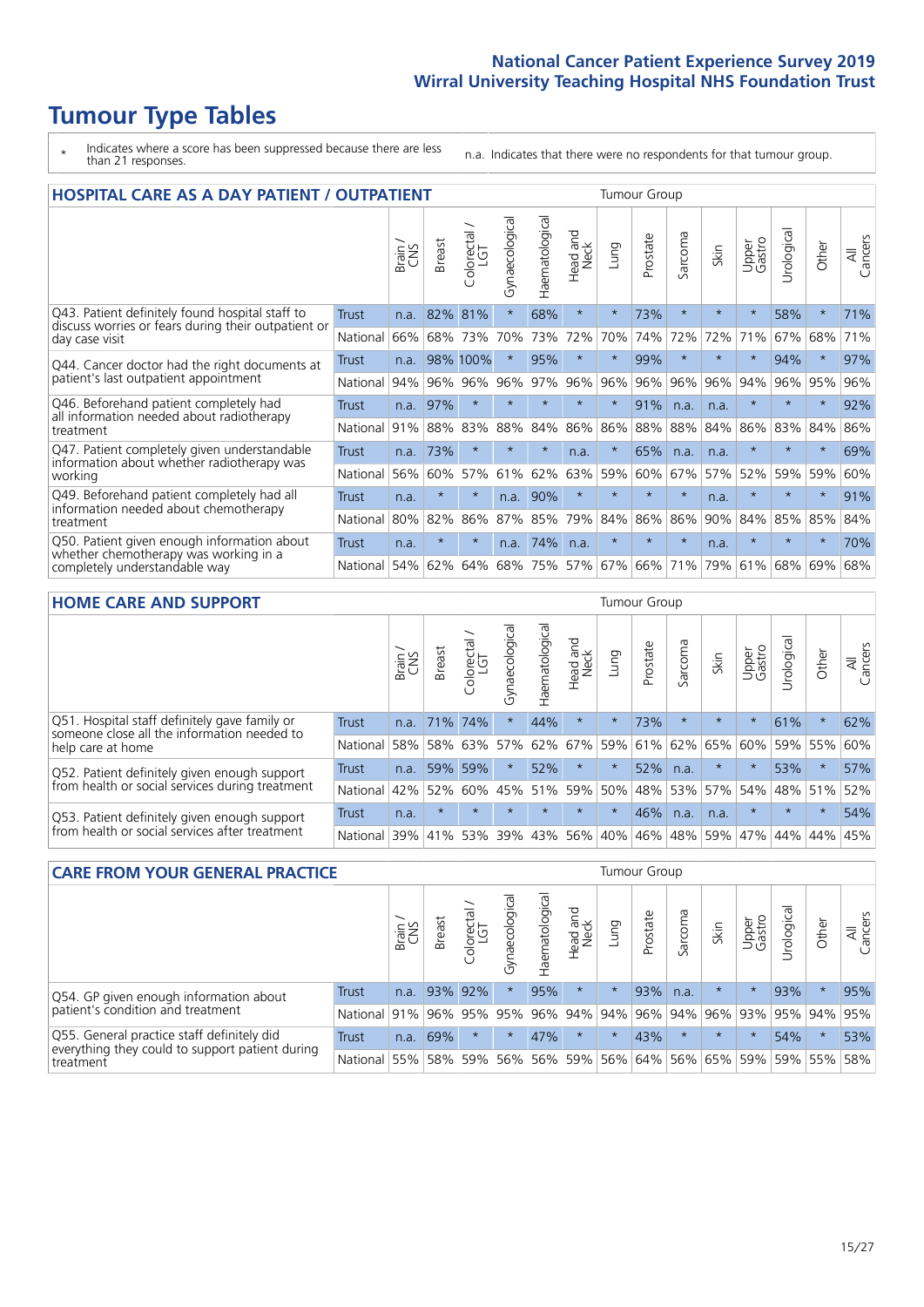# **Tumour Type Tables**

\* Indicates where a score has been suppressed because there are less than 21 responses.

n.a. Indicates that there were no respondents for that tumour group.

| <b>YOUR OVERALL NHS CARE</b>                                                |          |       |               |                       |                |                |                         |         | <b>Tumour Group</b> |         |          |                 |            |          |                |  |  |  |  |  |  |  |
|-----------------------------------------------------------------------------|----------|-------|---------------|-----------------------|----------------|----------------|-------------------------|---------|---------------------|---------|----------|-----------------|------------|----------|----------------|--|--|--|--|--|--|--|
|                                                                             |          | Brain | <b>Breast</b> | olorectal<br>LGT<br>Ũ | Gynaecological | Haematological | aad and<br>Neck<br>Head | Lung    | Prostate            | Sarcoma | Skin     | Upper<br>Gastro | Urological | Other    | All<br>Cancers |  |  |  |  |  |  |  |
| Q56. Different people treating and caring for                               | Trust    | n.a.  | 77%           | 76%                   | $\star$        | 83%            | $\star$                 | $\star$ | 68%                 | $\star$ | $\star$  | $\star$         | 66%        | $\star$  | 74%            |  |  |  |  |  |  |  |
| patient always work well together to give best<br>possible care             | National | 60%   | 73%           | 73%                   | 69%            | 75%            | 73%                     | 73%     | 75%                 | 70%     | 79%      | 69%             | 74%        | 68%      | 73%            |  |  |  |  |  |  |  |
| Q57. Patient given a care plan                                              | Trust    | n.a.  | 38%           | 50%                   |                | 30%            | $\star$                 | $\star$ | 46%                 | $\star$ | $^\star$ | $^\star$        | 36%        | $\star$  | 39%            |  |  |  |  |  |  |  |
|                                                                             | National | 36%   | 41%           | 40%                   | 34%            | 36%            | 39%                     | 36%     | 40%                 | 34%     | 44%      | 36%             | 33%        | 31%      | 38%            |  |  |  |  |  |  |  |
| Q58. Overall the administration of care was good                            | Trust    | n.a.  |               | 94% 100%              |                | 95%            | $\star$                 | $\star$ | 81%                 | $\star$ |          | $\star$         | 83%        | $\ast$   | 90%            |  |  |  |  |  |  |  |
| or very good                                                                | National | 85%   | 90%           | 88%                   | 87%            | 91%            | 90%                     | 90%     | 88%                 | 88%     | 90%      | 86%             | 85%        | 87%      | 89%            |  |  |  |  |  |  |  |
| Q59. Patient felt length of time for attending                              | Trust    | n.a.  | 71%           | 80%                   |                | 66%            | $\star$                 | $\star$ | 61%                 | $\star$ | $\star$  | $\star$         | 75%        | $^\star$ | 70%            |  |  |  |  |  |  |  |
| clinics and appointments for cancer was about<br>right                      | National | 58%   | 68%           | 73%                   | 66%            | 66%            | 71%                     | 71%     | 76%                 | 68%     | 73%      | 66%             | 75%        | 64%      | 69%            |  |  |  |  |  |  |  |
| Q60. Someone discussed with patient whether                                 | Trust    | n.a.  | 24%           | 34%                   |                | 11%            | $\star$                 | $\star$ | 32%                 | $\star$ | $\star$  | $\star$         | 6%         | $\star$  | 21%            |  |  |  |  |  |  |  |
| they would like to take part in cancer research                             | National | 42%   | 30%           | 32%                   | 31%            | 33%            | 21%                     | 34%     | 31%                 | 36%     | 20%      | 36%             | 21%        | 32%      | 30%            |  |  |  |  |  |  |  |
| Q61. Patient's average rating of care scored from<br>very poor to very good | Trust    | n.a.  | 9.2           | 8.9                   | $\star$        | 8.9            | $\star$                 | $\star$ | 8.8                 | $\star$ | $\star$  | $\star$         | 8.6        | $\star$  | 8.9            |  |  |  |  |  |  |  |
|                                                                             | National | 8.6   | 8.9           | 8.8                   | 8.7            | 8.9            | 8.8                     | 8.8     | 8.8                 | 8.8     | 8.9      | 8.7             | 8.7        | 8.7      | 8.8            |  |  |  |  |  |  |  |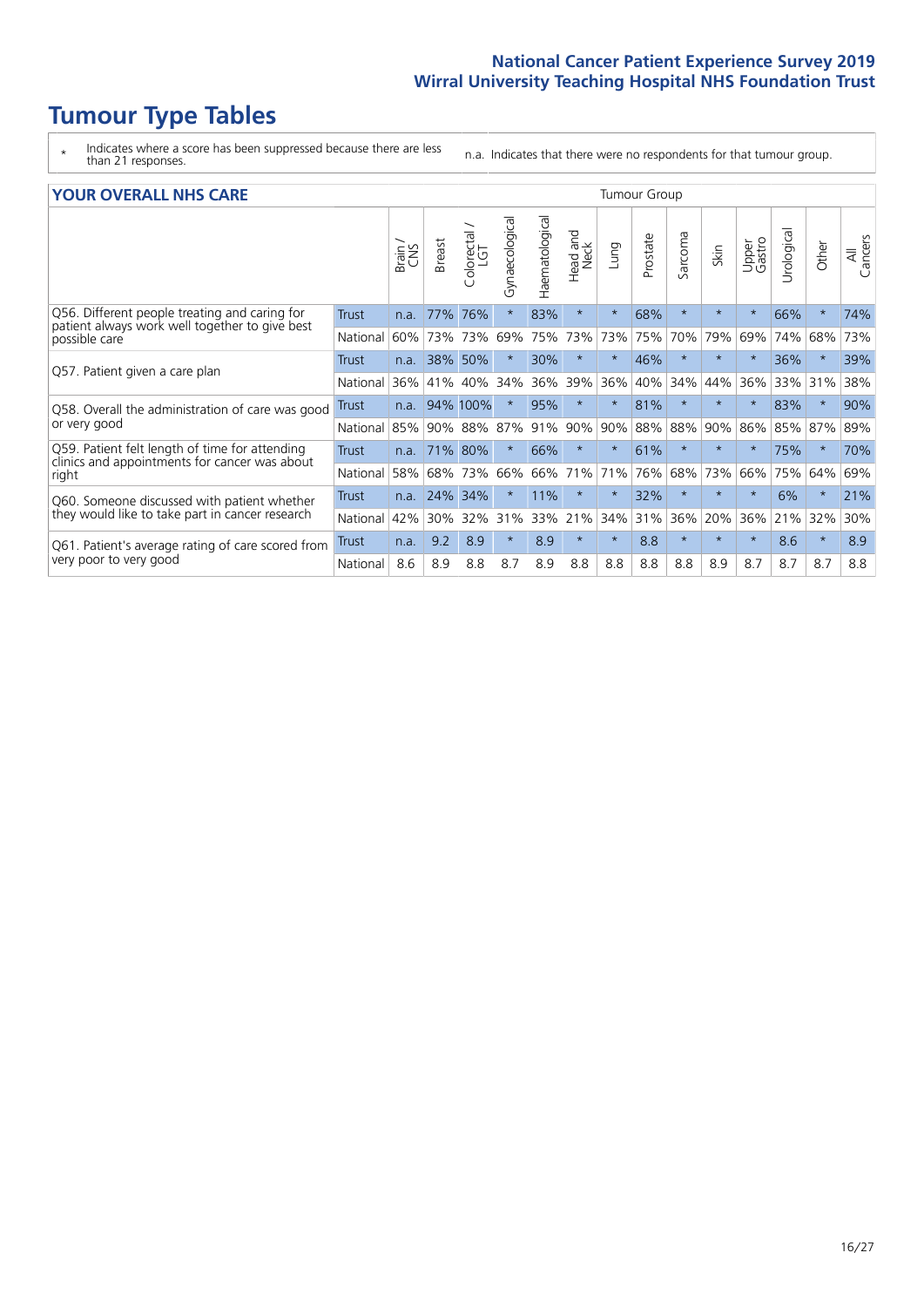### **Year on Year Charts**





#### **DIAGNOSTIC TESTS**





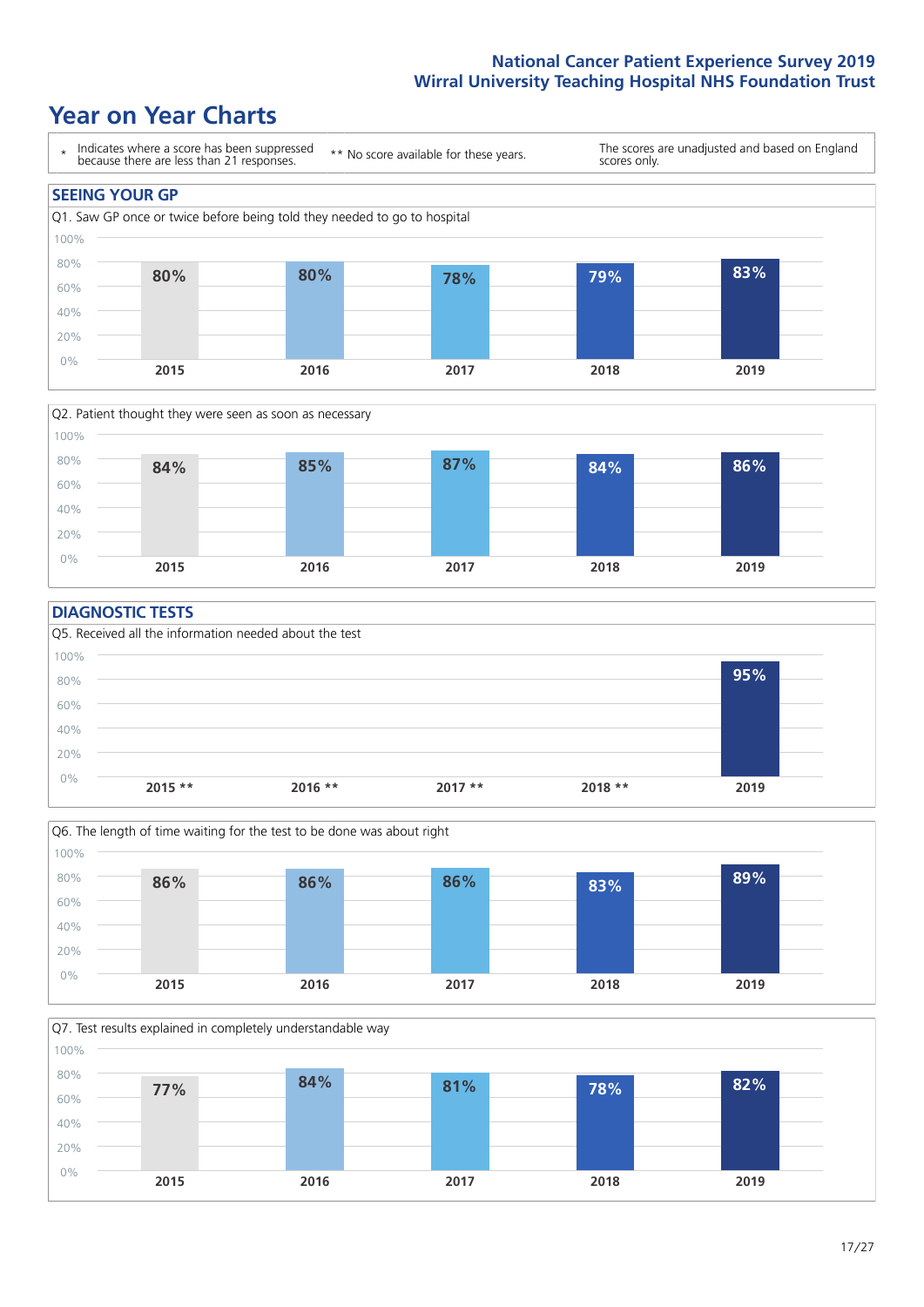







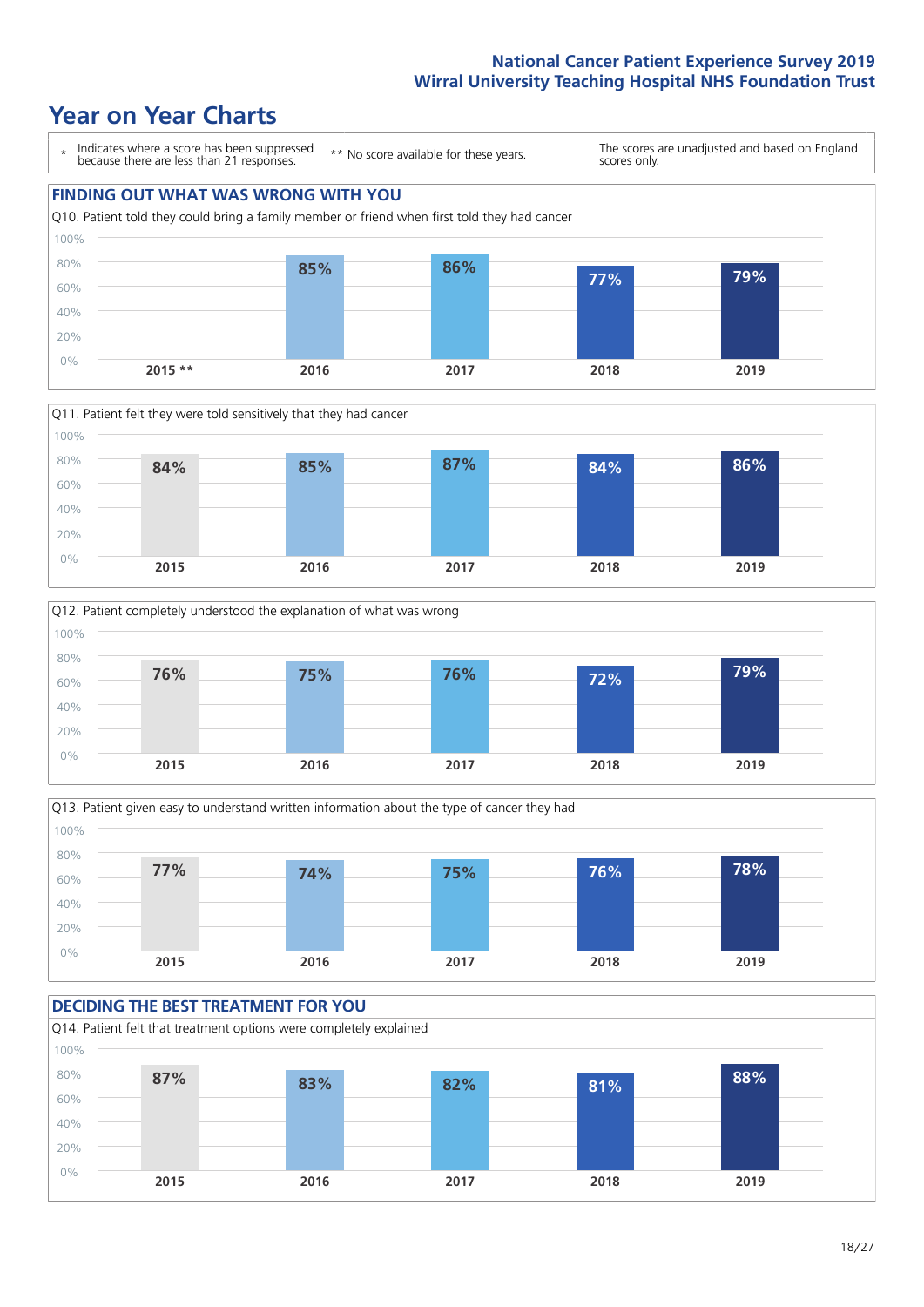





Q18. Patient definitely involved as much as they wanted in decisions about care and treatment  $0%$ 20% 40% 60% 80% 100% **2015 \*\* 2016 \*\* 2017 \*\* 2018 \*\* 2019 84%**

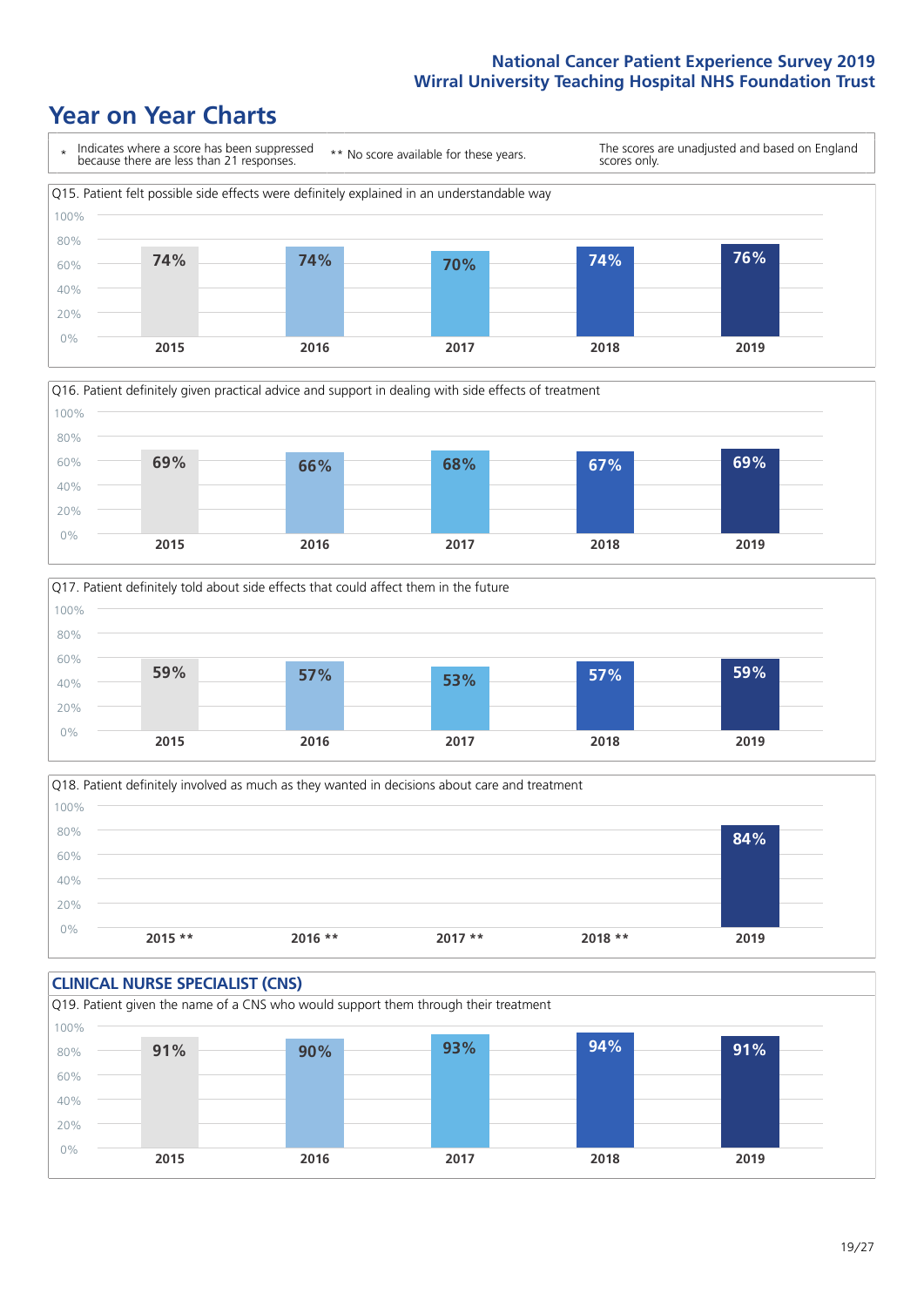







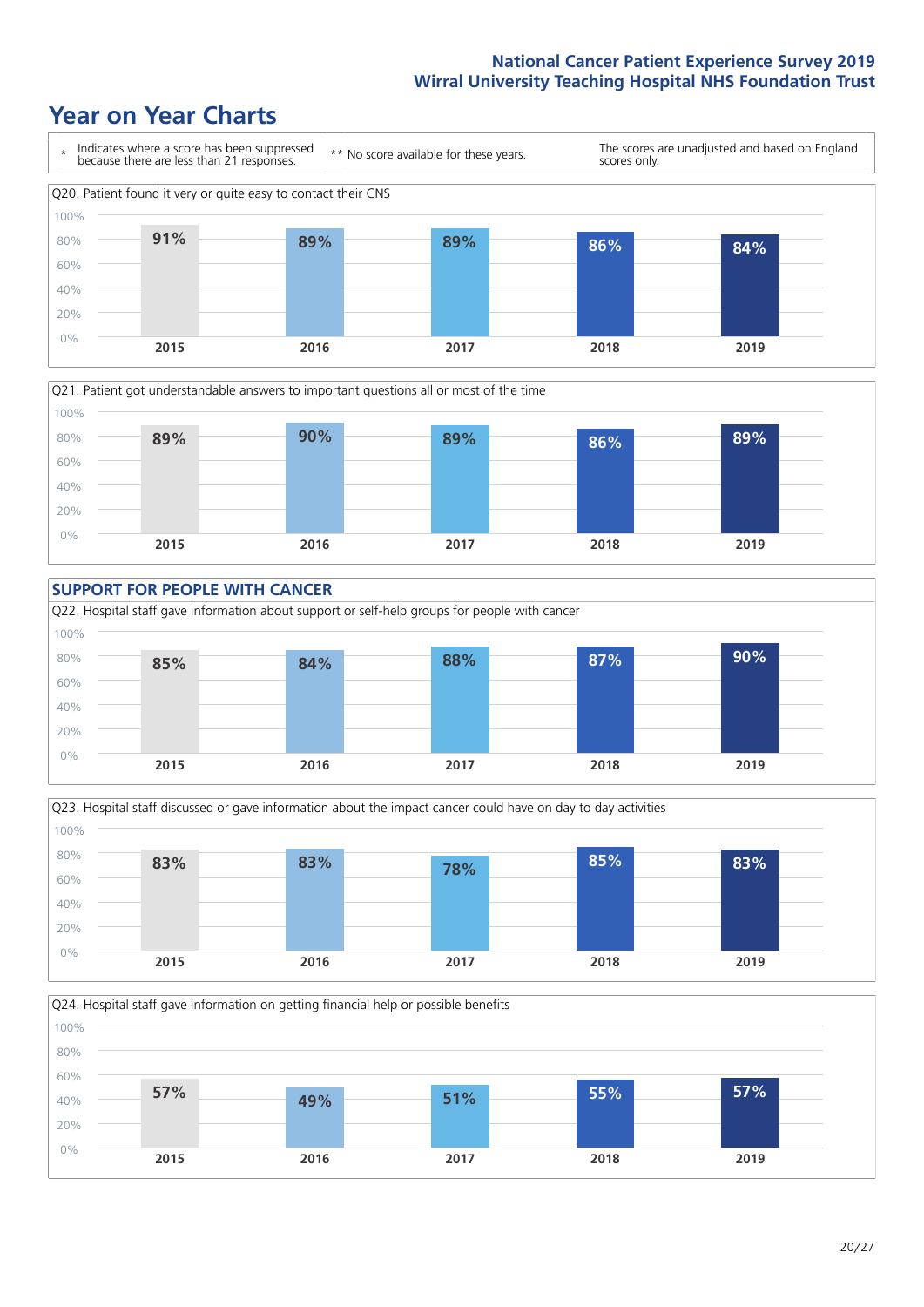### **Year on Year Charts**



#### **OPERATIONS**





#### **HOSPITAL CARE AS AN INPATIENT** Q30. Hospital staff didn't talk in front of patient as if patient wasn't there 0% 20% 40% 60% 80% 100% **2015 \*\* 2016 \*\* 2017 \*\* 2018 \*\* 2019 89%**

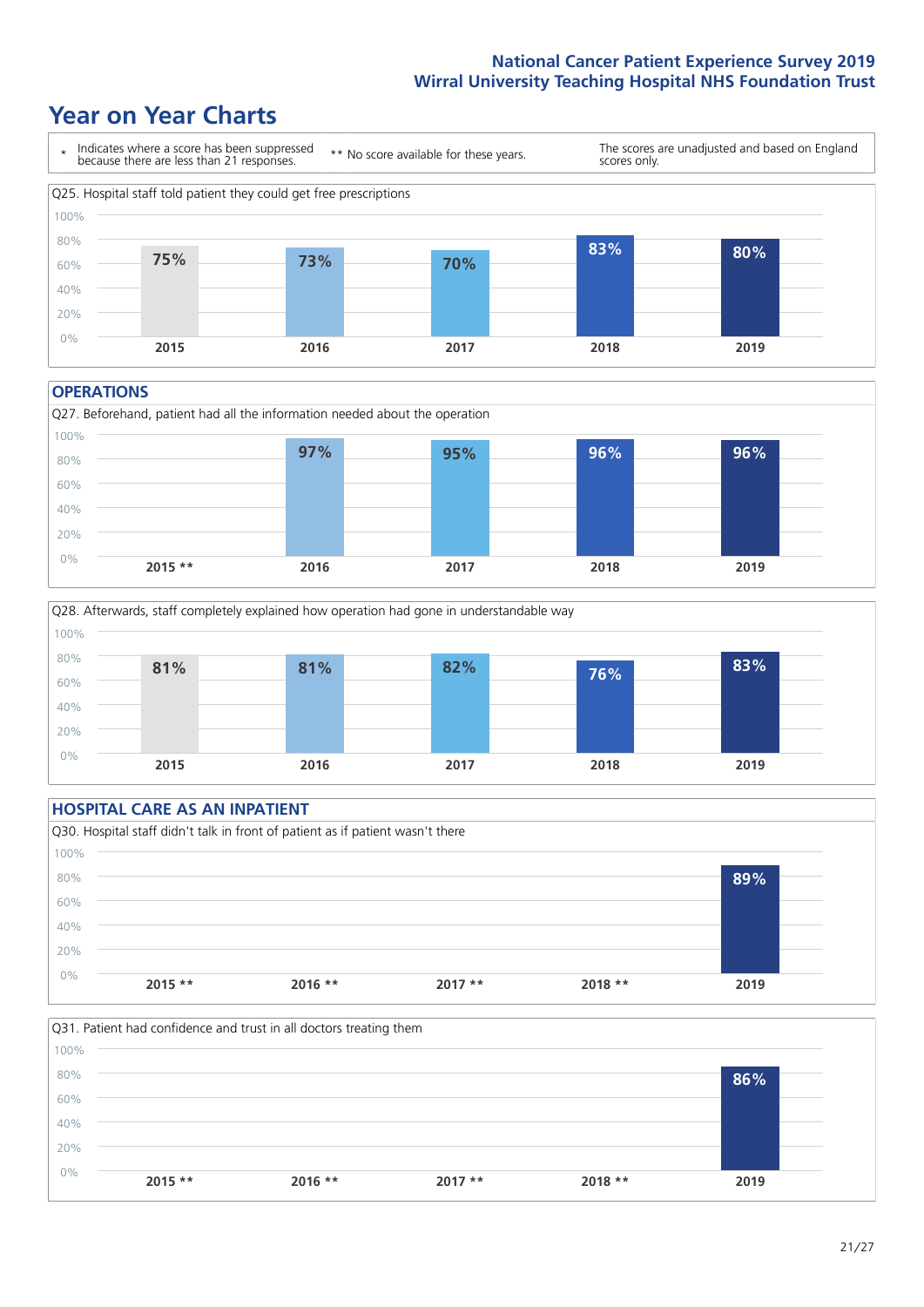







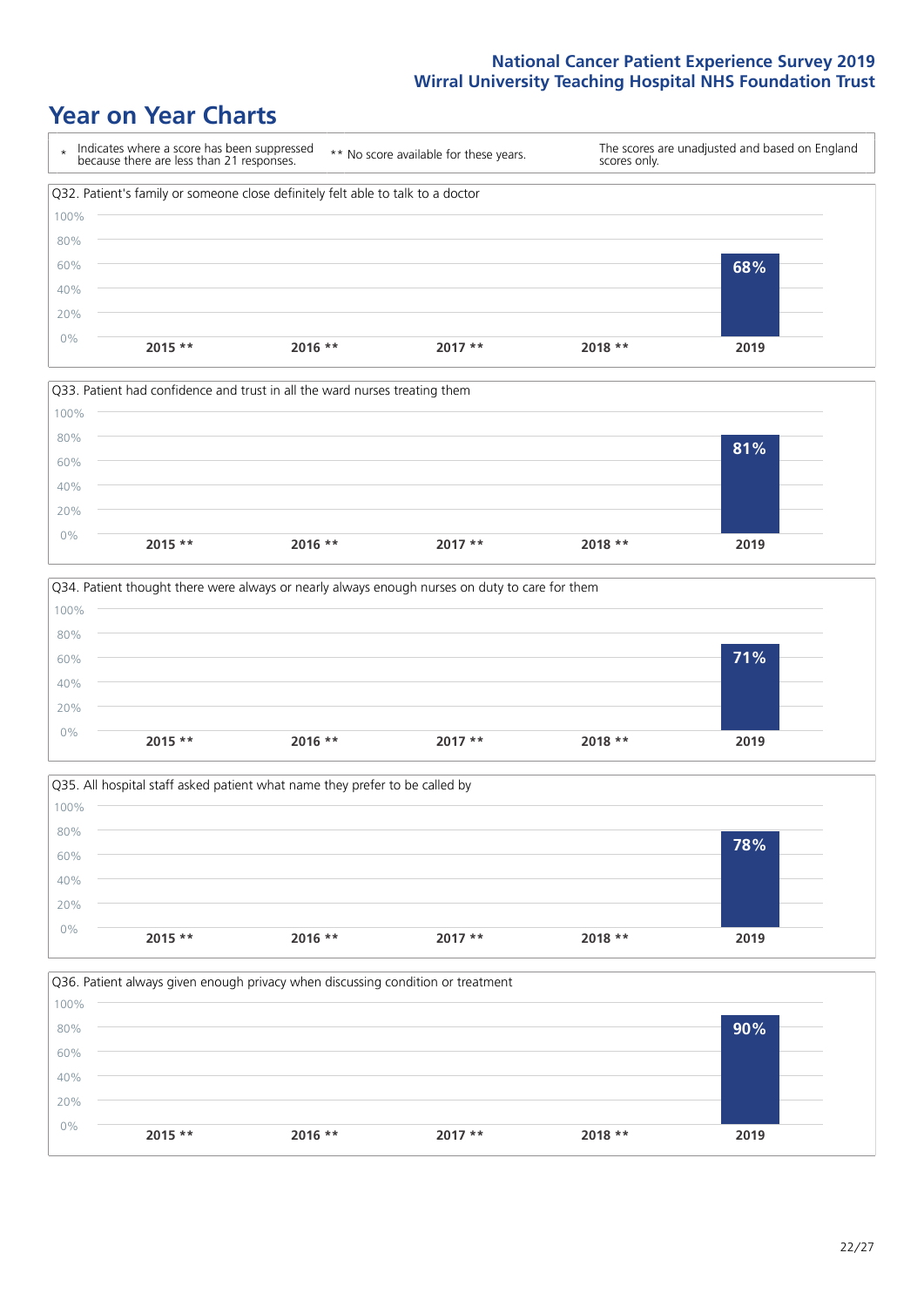







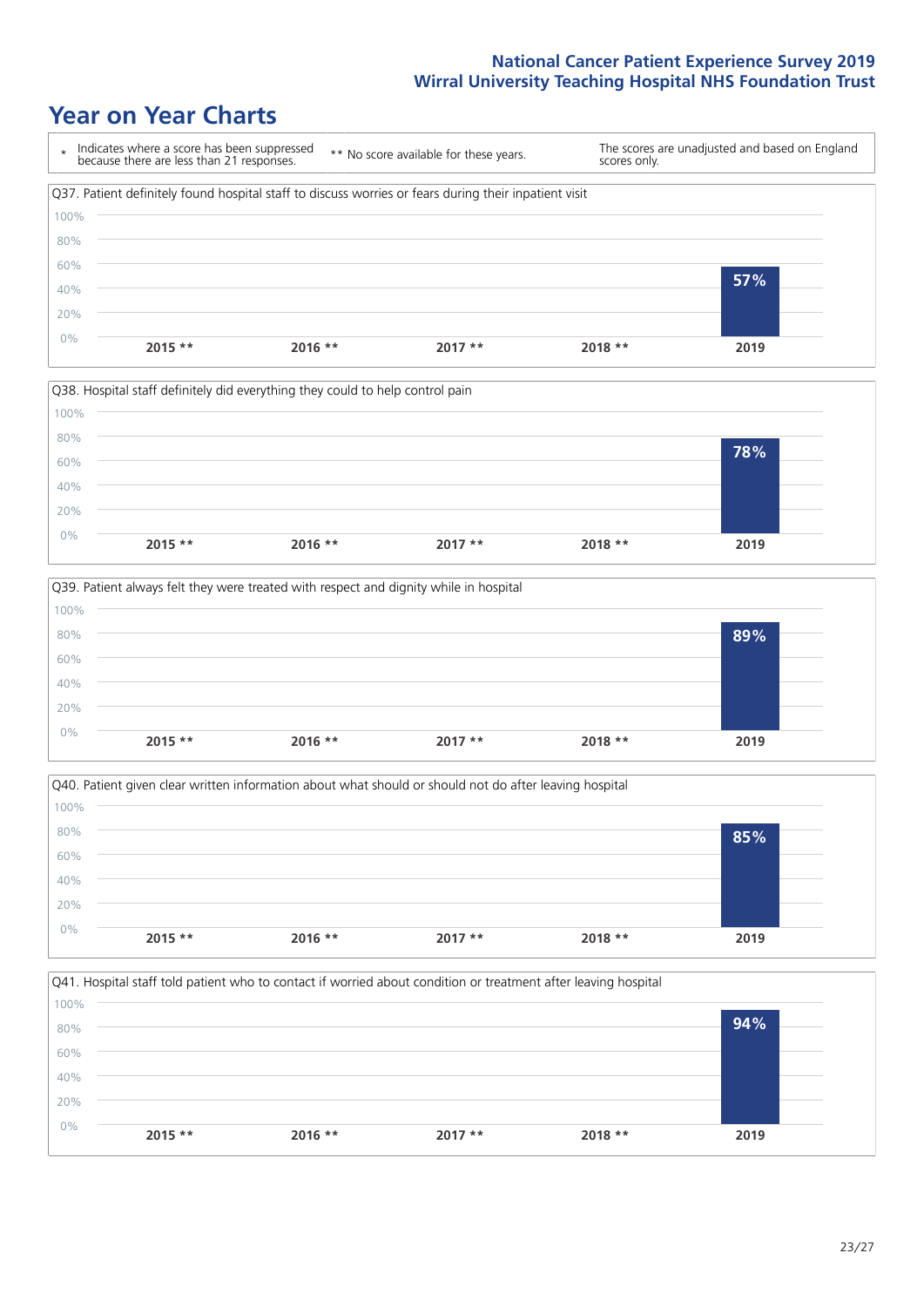### **Year on Year Charts**

\* Indicates where a score has been suppressed because there are less than 21 responses.

\*\* No score available for these years.

The scores are unadjusted and based on England scores only.









Q49. Beforehand patient completely had all information needed about chemotherapy treatment

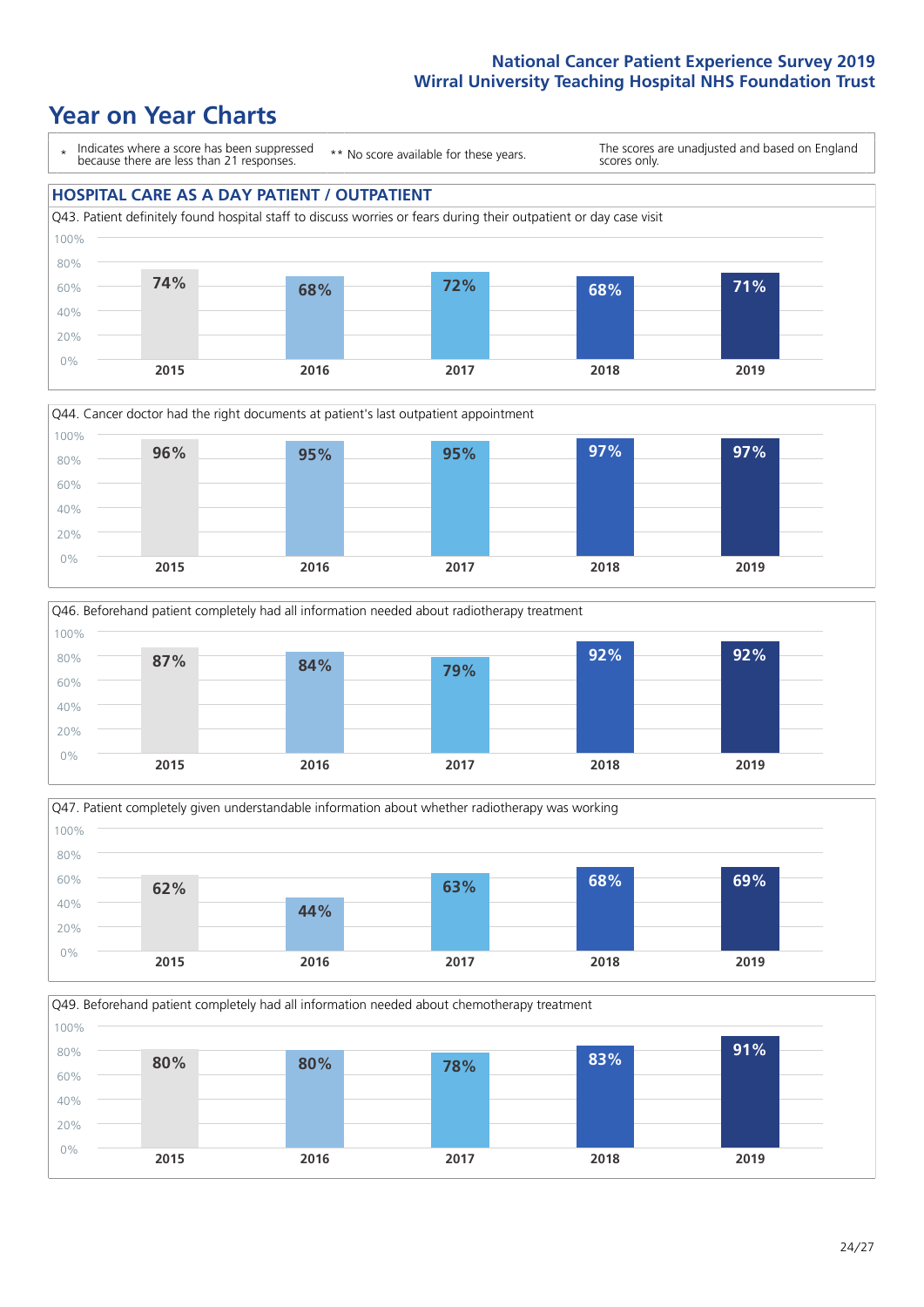### **Year on Year Charts**



#### **HOME CARE AND SUPPORT**







#### **CARE FROM YOUR GENERAL PRACTICE** Q54. GP given enough information about patient's condition and treatment 0% 20% 40% 60% 80% 100% **2015 2016 2017 2018 2019 94% 95% 97% 95% 95%**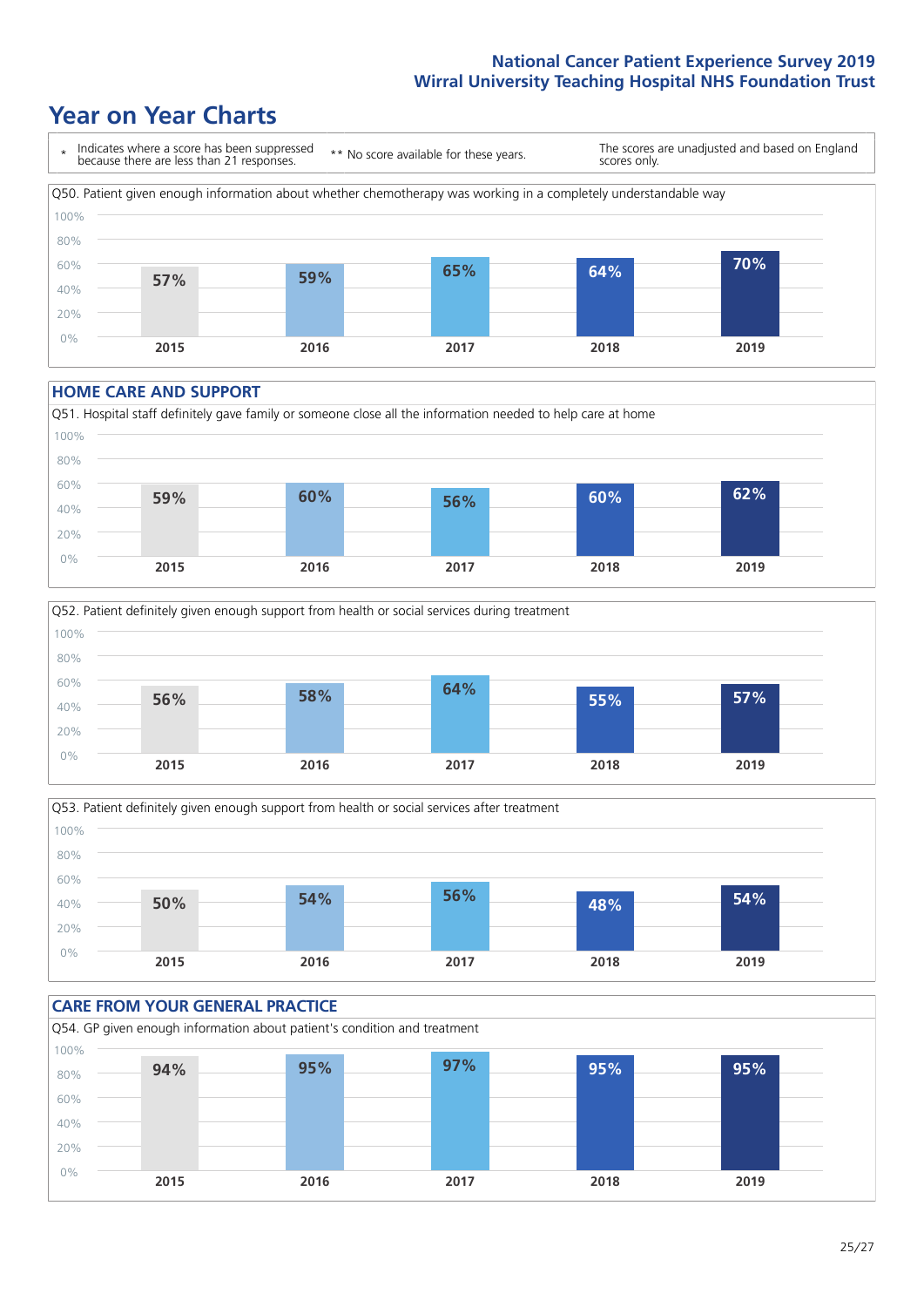### **Year on Year Charts**



#### **YOUR OVERALL NHS CARE**







Q59. Patient felt length of time for attending clinics and appointments for cancer was about right 0% 20% 40% 60% 80% 100% **2015 2016 2017 2018 2019 76% 77% 68% 73% 70%**